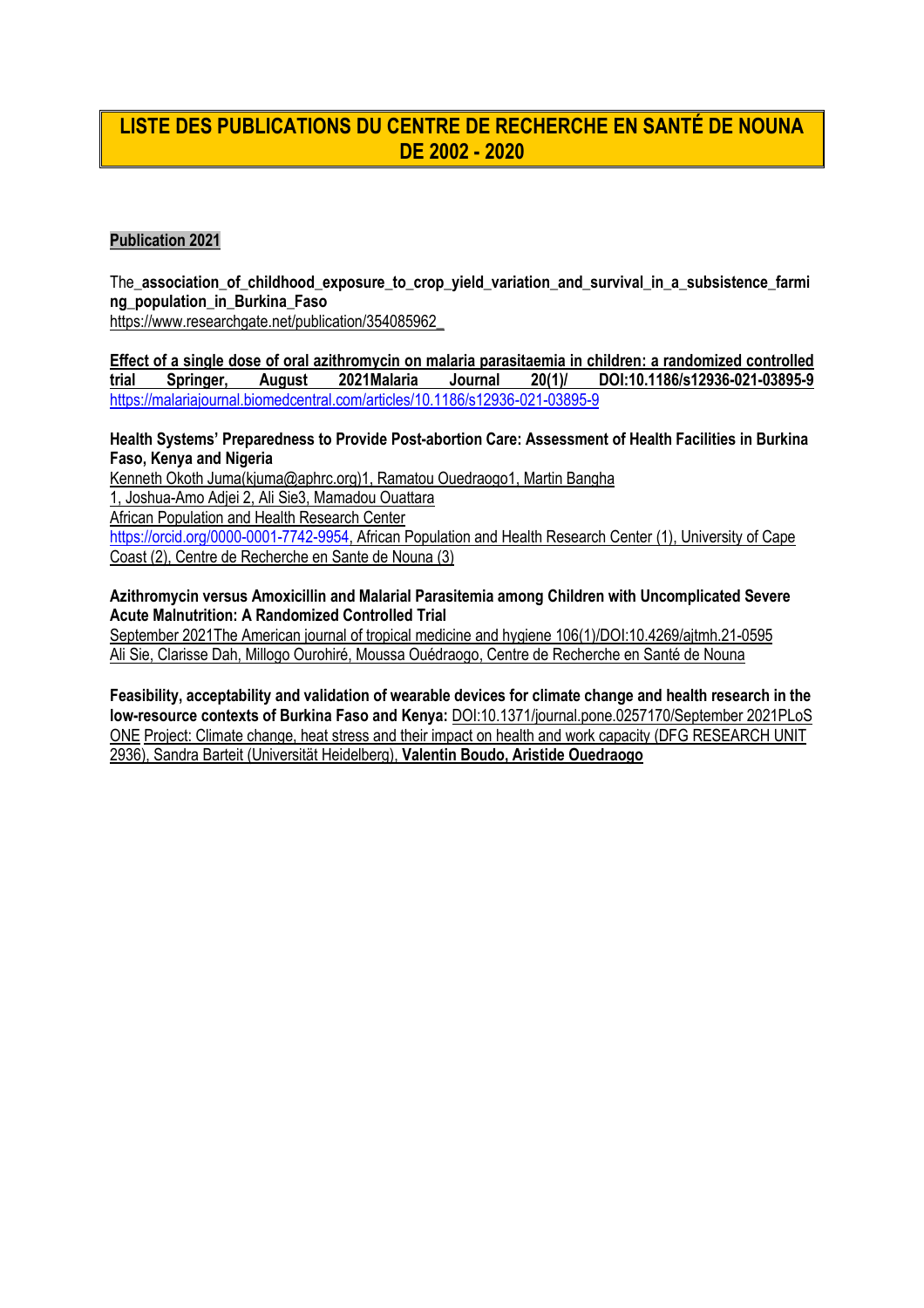- 1. Isler J, Sawadogo NH, Harling G, Bärnighausen T, Adam M, Kagoné M, Sié A, Greuel M, McMahon SA. Correction: Iterative Adaptation of a Mobile Nutrition Video-Based Intervention Across Countries Using Human-Centered Design: Qualitative Study. JMIR Mhealth Uhealth. 2020 Jan 24;8(1):e17666. doi: 10.2196/17666.
- 2. Terhoeven V, Nikendei C, Bärnighausen T, Bountogo M, Friederich HC, Ouermi L, Sié A, Harling G. Eating disorders, body image and media exposure among adolescent girls in rural Burkina Faso. Trop Med Int Health. 2020 Jan;25(1):132-141. doi: 10.1111/tmi.13340.
- 3. Isler J, Sawadogo NH, Harling G, Bärnighausen T, Adam M, Kagoné M, Sié A, Greuel M, McMahon SA. Iterative Adaptation of a Maternal Nutrition Videos mHealth Intervention Across Countries Using Human-Centered Design: Qualitative Study. JMIR Mhealth Uhealth. 2019 Nov 11;7(11):e13604. doi: 10.2196/13604.
- 4. Berhane Y, Canavan CR, Darling AM, Sudfeld CR, Vuai S, Adanu R, Bärnighausen T, Dessie Y, Bukenya JN, Guwatudde D, Killewo J, Sando MM, Sie A, Oduola AMJ, Fawzi WW. The age of opportunity: prevalence of key risk factors among adolescents 10-19 years of age in nine communities in sub-Saharan Africa. Trop Med Int Health. 2020 Jan;25(1):15-32. doi: 10.1111/tmi.13339. Epub 2019 Nov 28.
- 5. Greis A, Bärnighausen T, Bountogo M, Ouermi L, Sié A, Harling G. Attitudes towards female genital cutting among adolescents in rural Burkina Faso: a multilevel analysis. Trop Med Int Health. 2020 Jan;25(1):119-131. doi: 10.1111/tmi.13338.

- 1. Werner LK, Jabbarian J, Kagoné M, McMahon S, Lemp J, Souares A, Fink G, De Neve JW. "Because at school, you can become somebody" - The perceived health and economic returns on secondary schooling in rural Burkina Faso. PLoS One. 2019 Dec 27;14(12):e0226911. doi: 10.1371/journal.pone.0226911. eCollection 2019.
- 2. Sié A, Ouattara M, Bountogo M, Bagagnan C, Coulibaly B, Boudo V, Lebas E, Brogdon JM, Lin Y, Bärnighausen T, Porco TC, Doan T, Lietman TM, Oldenburg CE; Étude CHAT Study Group. A doublemasked placebo-controlled trial of azithromycin to prevent child mortality in Burkina Faso, West Africa: Community Health with Azithromycin Trial (CHAT) study protocol. Trials. 2019 Dec 4;20(1):675. doi: 10.1186/s13063-019-3855-9.
- 3. Terhoeven V, Nikendei C, Bärnighausen T, Bountogo M, Friederich HC, Ouermi L, Sié A, Harling G. Eating disorders, body image and media exposure among adolescent girls in rural Burkina Faso. Trop Med Int Health. 2019 Nov 11. doi: 10.1111/tmi.13340. [Epub ahead of print]
- 4. Isler J, Sawadogo NH, Harling G, Bärnighausen T, Adam M, Kagoné M, Sié A, Greuel M, McMahon SA. Iterative Adaptation of a Maternal Nutrition Videos mHealth Intervention Across Countries Using Human-Centered Design: Qualitative Study. JMIR Mhealth Uhealth. 2019 Nov 11;7(11):e13604. doi: 10.2196/13604.
- 5. Berhane Y, Canavan CR, Darling AM, Sudfeld CR, Vuai S, Adanu R, Bärnighausen T, Dessie Y, Bukenya JN, Guwatudde D, Killewo J, Sando MM, Sie A, Oduola AMJ, Fawzi WW. The age of opportunity: prevalence of key risk factors among adolescents 10-19 years of age in nine communities in sub-Saharan Africa. Trop Med Int Health. 2019 Nov 7. doi: 10.1111/tmi.13339. [Epub ahead of print]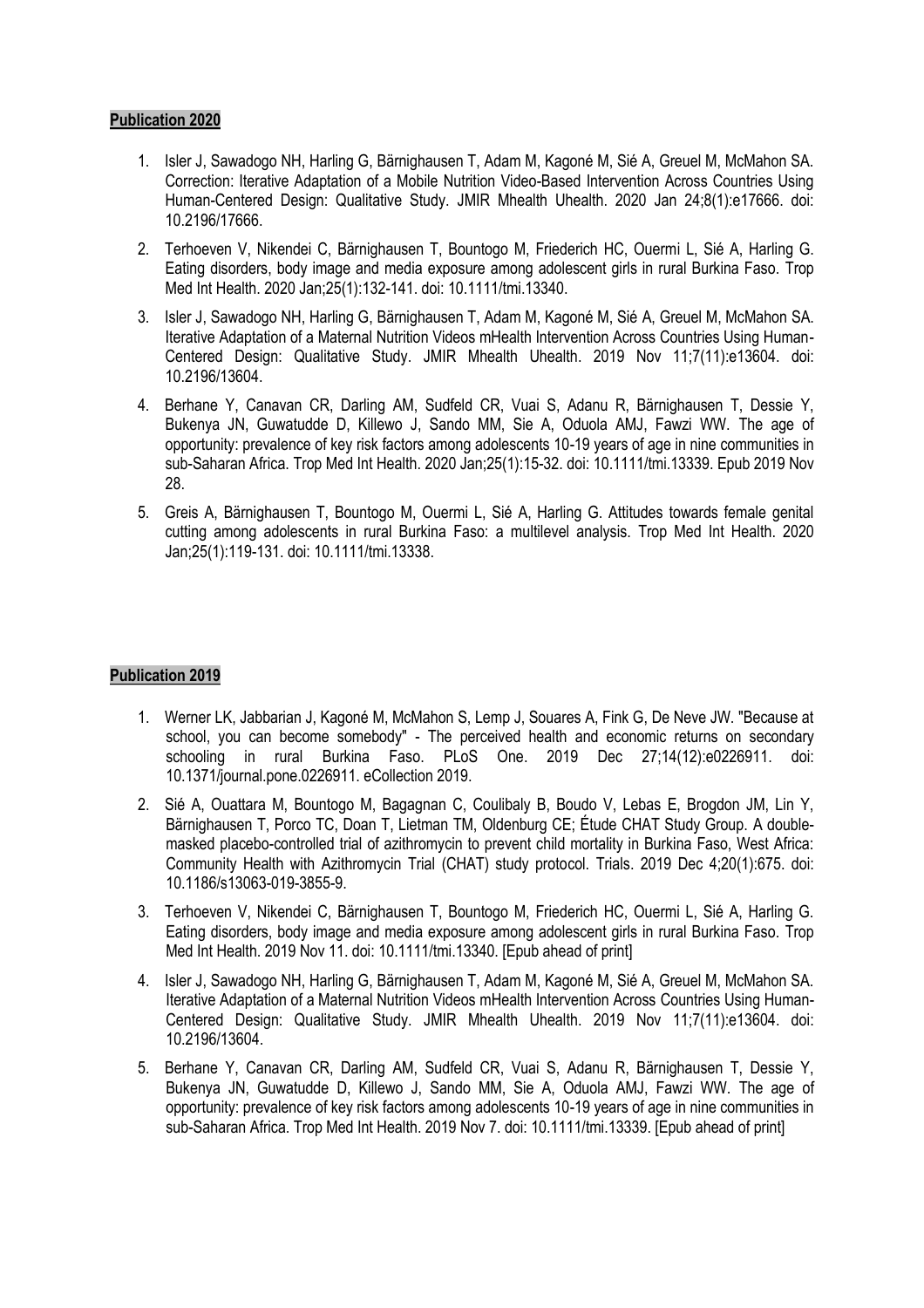- 6. Greis A, Bärnighausen T, Bountogo M, Ouermi L, Sié A, Harling G. Attitudes towards female genital cutting among adolescents in rural Burkina Faso: A multilevel analysis. Trop Med Int Health. 2019 Nov 7. doi: 10.1111/tmi.13338. [Epub ahead of print]
- 7. Darling AM, Sunguya B, Ismail A, Manu A, Canavan C, Assefa N, Sie A, Fawzi W, Sudfeld C, Guwattude D. Gender differences in nutritional status, diet and physical activity among adolescents in eight countries in sub-Saharan Africa. Trop Med Int Health. 2019 Nov 6. doi: 10.1111/tmi.13330. [Epub ahead of print]
- 8. Darling AM, Assefa N, Bärnighausen T, Berhane Y, Canavan CR, Guwatudde D, Killewo J, Oduola A, Sando MM, Sie A, Sudfeld C, Vuai S, Adanu R, Fawzi WW. Design and field methods of the ARISE Network Adolescent Health Study. Trop Med Int Health. 2019 Nov 6. doi: 10.1111/tmi.13327. [Epub ahead of print]
- 9. Mendes Jorge M, Ouermi L, Meissner P, Compaoré G, Coulibaly B, Nebie E, Krisam J, Klose C, Kieser M, Jahn A, Lu G, D Alessandro U, Sié A, Mockenhaupt FP, Müller O. Safety and efficacy of artesunateamodiaquine combined with either methylene blue or primaquine in children with falciparum malaria in Burkina Faso: A randomized controlled trial. PLoS One. 2019 Oct 10;14(10):e0222993. doi: 10.1371/journal.pone.0222993. eCollection 2019.
- 10. Dambach P, Baernighausen T, Traoré I, Ouedraogo S, Sié A, Sauerborn R, Becker N, Louis VR. Reduction of malaria vector mosquitoes in a large-scale intervention trial in rural Burkina Faso using Bti based larval source management. Malar J. 2019 Sep 14;18(1):311. doi: 10.1186/s12936-019-2951-3.
- 11. Sie A, Bountogo M, Nebie E, Ouattara M, Coulibaly B, Bagagnan C, Zabre P, Lebas E, Brogdon J, Godwin WW, Lin Y, Porco T, Doan T, Lietman TM, Oldenburg CE; NAITRE Study Group. Neonatal azithromycin administration to prevent infant mortality: study protocol for a randomised controlled trial. BMJ Open. 2019 Sep 4;9(9):e031162. doi: 10.1136/bmjopen-2019-031162.
- 12. Barteit S, Sié A, Yé M, Depoux A, Louis VR, Sauerborn R. Lessons learned on teaching a global audience with massive open online courses (MOOCs) on health impacts of climate change: a commentary. Global Health. 2019 Aug 22;15(1):52. doi: 10.1186/s12992-019-0494-6.
- 13. Dennis EG, Sie A, Ouermi L, Dah C, Tapsoba C, Zabre P, Bärnighausen T, O'Brien KS, Lebas E, Keenan JD, Oldenburg CE. Short-term weight gain among preschool children in rural Burkina Faso: a secondary analysis of a randomised controlled trial. BMJ Open. 2019 Jul 29;9(7):e029634. doi: 10.1136/bmjopen-2019-029634.
- 14. Snyder BM, Sié A, Tapsoba C, Dah C, Ouermi L, Zakane SA, Keenan JD, Oldenburg CE. Smartphone photography as a possible method of post-validation trachoma surveillance in resource-limited settings. Int Health. 2019 Jul 22. pii: ihz035. doi: 10.1093/inthealth/ihz035. [Epub ahead of print]
- 15. Belesova K, Gornott C, Milner J, Sié A, Sauerborn R, Wilkinson P. Mortality impact of low annual crop yields in a subsistence farming population of Burkina Faso under the current and a 1.5°C warmer climate in 2100. Sci Total Environ. 2019 Nov 15;691:538-548. doi: 10.1016/j.scitotenv.2019.07.027. Epub 2019 Jul 4.
- 16. Millogo O, Doamba JEO, Sié A, Utzinger J, Vounatsou P. Geographical variation in the association of child, maternal and household health interventions with under-five mortality in Burkina Faso. PLoS One. 2019 Jul 1;14(7):e0218163. doi: 10.1371/journal.pone.0218163. eCollection 2019.
- 17. Oldenburg CE, Hinterwirth A, Sié A, Coulibaly B, Ouermi L, Dah C, Tapsoba C, Cummings SL, Zhong L, Chen C, Sarkar S, Bärnighausen T, Lietman TM, Keenan JD, Doan T. Gut resistome after oral antibiotics in preschool children in Burkina Faso: A randomized controlled trial. Clin Infect Dis. 2019 May 31. pii: ciz455. doi: 10.1093/cid/ciz455. [Epub ahead of print]
- 18. Tfaily MA, Naamani D, Kassir A, Sleiman S, Ouattara M, Moacdieh MP, Jaffa MA. Awareness of Colorectal Cancer and Attitudes Towards Its Screening Guidelines in Lebanon. Ann Glob Health. 2019 May 28;85(1). pii: 75. doi: 10.5334/aogh.2437.
- 19. Oldenburg CE, Sié A, Coulibaly B, Ouermi L, Dah C, Tapsoba C, Bärnighausen T, Lebas E, Arzika AM, Cummings S, Zhong L, Lietman TM, Keenan JD, Doan T. Indirect Effect of Azithromycin Use on the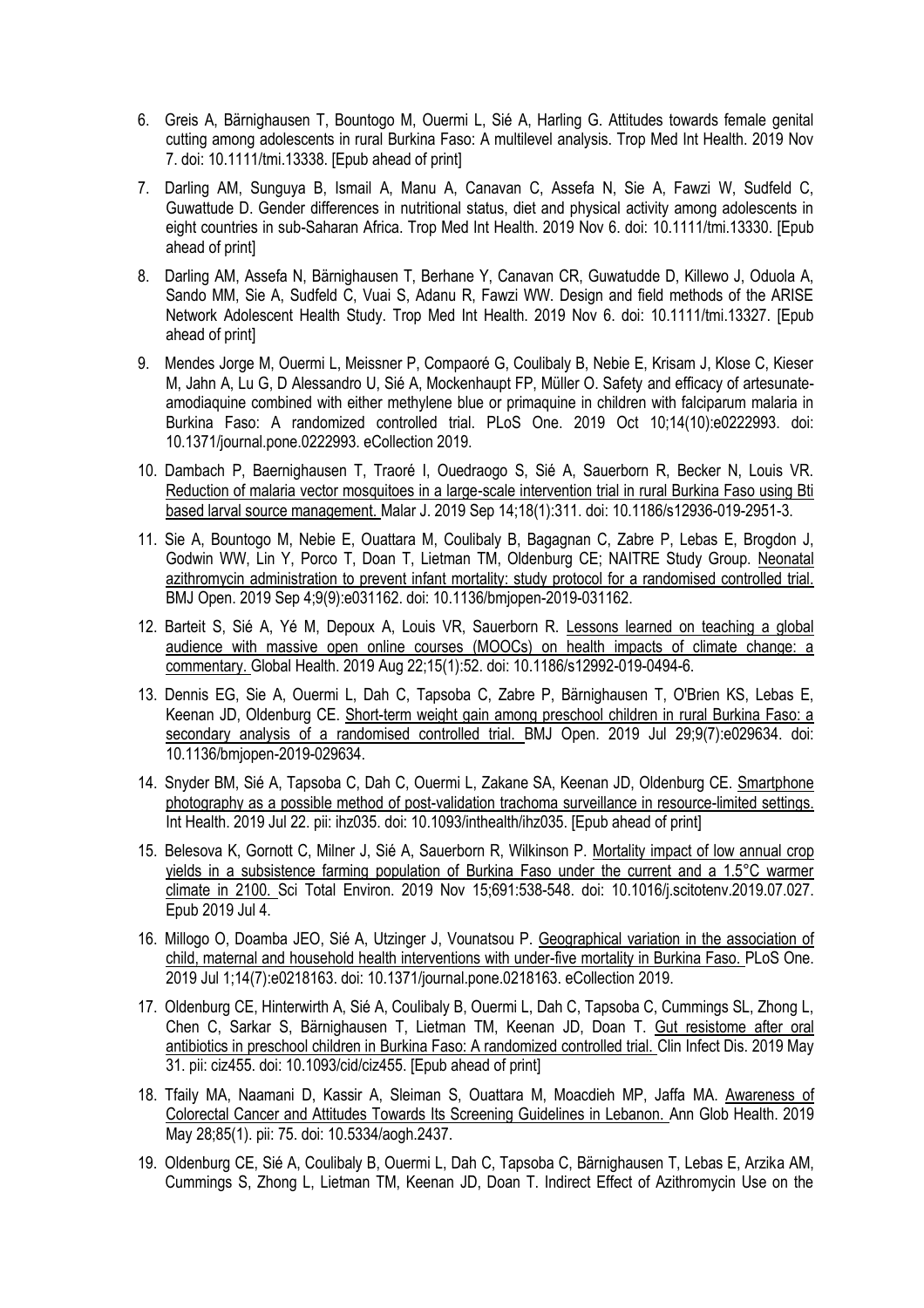Intestinal Microbiome Diversity of Untreated Children: A Randomized Trial. Open Forum Infect Dis. 2019 Feb 6;6(3):ofz061. doi: 10.1093/ofid/ofz061. eCollection 2019 Mar.

- 20. Sié A, Coulibaly B, Adama S, Ouermi L, Dah C, Tapsoba C, Bärnighausen T, Kelly JD, Doan T, Lietman TM, Keenan JD, Oldenburg CE. Antibiotic Prescription Patterns among Children Younger than 5 Years in Nouna District, Burkina Faso. Am J Trop Med Hyg. 2019 Jan 28. doi: 10.4269/ajtmh.18-0791. [Epub ahead of print]
- 21. Jaenisch T, Heiss K, Fischer N, Geiger C, Bischoff FR, Moldenhauer G, Rychlewski L, Sié A, Coulibaly B, Seeberger PH, Wyrwicz LS, Breitling F, Loeffler FF. High-density Peptide Arrays Help to Identify Linear Immunogenic B-cell Epitopes in Individuals Naturally Exposed to Malaria Infection. Mol Cell Proteomics. 2019 Apr;18(4):642-656. doi: 10.1074/mcp.RA118.000992. Epub 2019 Jan 10.
- 22. Kynast-Wolf G, Schoeps A, Winkler V, Stieglbauer G, Zabré P, Müller O, Sié A, Becher H. Clustering of Infant Mortality Within Families in Rural Burkina Faso. Am J Trop Med Hyg. 2019 Jan;100(1):187-191. doi: 10.4269/ajtmh.17-0669.
- 23. Brattström-Stolt L, Funk T, Sié A, Ndiaye C, Alfvén T. Noma-knowledge and practice competence among primary healthcare workers: a cross-sectional study in Burkina Faso. Int Health. 2019 Jul 1;11(4):290-296. doi: 10.1093/inthealth/ihy088.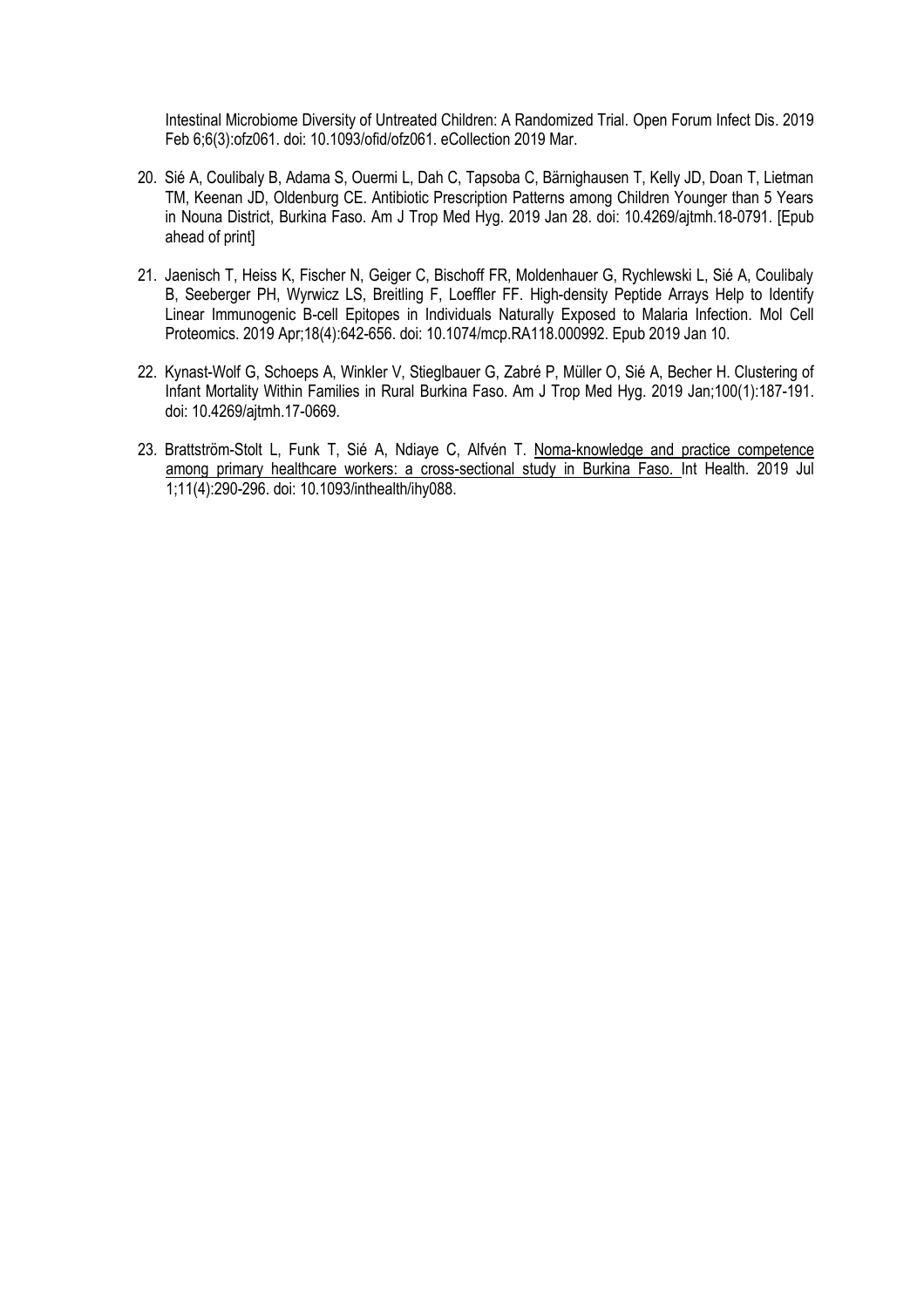- 1. Brattström-Stolt L, Funk T, Sié A, Ndiaye C, Alfvén T. Noma-knowledge and practice competence among primary healthcare workers: a cross-sectional study in Burkina Faso. Int Health. 2018 Dec 18. doi: 10.1093/inthealth/ihy088. [Epub ahead of print]
- 2. Yé M, Kagoné M, Sié A, Bagagnan C, Sanou H, Millogo O, Duclos V, Tinto I, Bibeau G. Promoting access equity and improving health care for women, children and people living with HIV/AIDS in Burkina Faso through mHealth. J Public Health (Oxf). 2018 Dec 1;40(suppl 2):ii42-ii51. doi: 10.1093/pubmed/fdy196.
- 3. Oldenburg CE, Sié A, Coulibaly B, Ouermi L, Dah C, Tapsoba C, Bärnighausen T, Ray KJ, Zhong L, Cummings S, Lebas E, Lietman TM, Keenan JD, Doan T. Effect of Commonly Used Pediatric Antibiotics on Gut Microbial Diversity in Preschool Children in Burkina Faso: A Randomized Clinical Trial. Open Forum Infect Dis. 2018 Nov 2;5(11):ofy289. doi: 10.1093/ofid/ofy289. eCollection 2018 Nov.
- 4. Banuri S, de Walque D, Keefer P, Haidara OD, Robyn PJ, Ye M. The use of video vignettes to measure health worker knowledge. Evidence from Burkina Faso. Soc Sci Med. 2018 Sep;213:173-180. doi: 10.1016/j.socscimed.2018.07.046. Epub 2018 Jul 27. PMID:30098576
- 5. Sié A, Dah C, Ouermi L, Tapsoba C, Zabre P, Bärnighausen T, Lebas E, Arzika AM, Snyder BM, Porco TC, Lietman TM, Keenan JD, Oldenburg CE. Effect of Antibiotics on Short-Term Growth among Children in Burkina Faso: A Randomized Trial. Am J Trop Med Hyg. 2018 Sep;99(3):789-796. doi: 10.4269/ajtmh.18-0342. Epub 2018 Jul 12.
- 6. Sié A, Diarra A, Millogo O, Zongo A, Lebas E, Bärnighausen T, Chodosh J, Porco TC, Deiner MS, Lietman TM, Keenan JD, Oldenburg CE. Seasonal and Temporal Trends in Childhood Conjunctivitis in Burkina Faso. Am J Trop Med Hyg. 2018 Jul;99(1):229-232. doi: 10.4269/ajtmh.17-0642. Epub 2018 May 10. PMID: 29761759
- 7. Schoeps A, van Ewijk R, Kynast-Wolf G, Nebié E, Zabré P, Sié A, Gabrysch S. Ramadan Exposure In utero and Child Mortality in Burkina Faso: Analysis of a Population-Based Cohort Including 41,025 Children. Am J Epidemiol. 2018 May 5. doi: 10.1093/aje/kwy091. [Epub ahead of print] PMID: 29741574
- 8. Barteit S, Sié A, Yé M, Depoux A, Sauerborn R. Climate Change and Health as Massive Open Online Courses. Stud Health Technol Inform. 2018;247:416-420. PMID: 29677994
- 9. Dambach P, Schleicher M, Korir P, Ouedraogo S, Dambach J, Sié A, Dambach M, Becker N. Nightly Biting Cycles of Anopheles Species in Rural Northwestern Burkina Faso. J Med Entomol. 2018 Jun 28;55(4):1027-1034. doi: 10.1093/jme/tjy043. PMID: 29635478
- 10. Sié A, Tapsoba C, Dah C, Ouermi L, Zabre P, Bärnighausen T, Arzika AM, Lebas E, Snyder BM, Moe C, Keenan JD, Oldenburg CE. Dietary diversity and nutritional status among children in rural Burkina Faso. Int Health. 2018 May 1;10(3):157-162. doi: 10.1093/inthealth/ihy016. PMID: 29579204
- 11. Dambach P, Jorge MM, Traoré I, Phalkey R, Sawadogo H, Zabré P, Kagoné M, Sié A, Sauerborn R, Becker N, Beiersmann C. A qualitative study of community perception and acceptance of biological larviciding for malaria mosquito control in rural Burkina Faso. BMC Public Health. 2018 Mar 23;18(1):399. doi: 10.1186/s12889-018-5299-7. PMID: 29566754
- 12. Schoeps A, Nebié E, Fisker AB, Sié A, Zakane A, Müller O, Aaby P, Becher H. [No effect of an additional](https://www.ncbi.nlm.nih.gov/pubmed/29523450)  [early dose of measles vaccine on hospitalization or mortality in children: A randomized controlled trial.](https://www.ncbi.nlm.nih.gov/pubmed/29523450)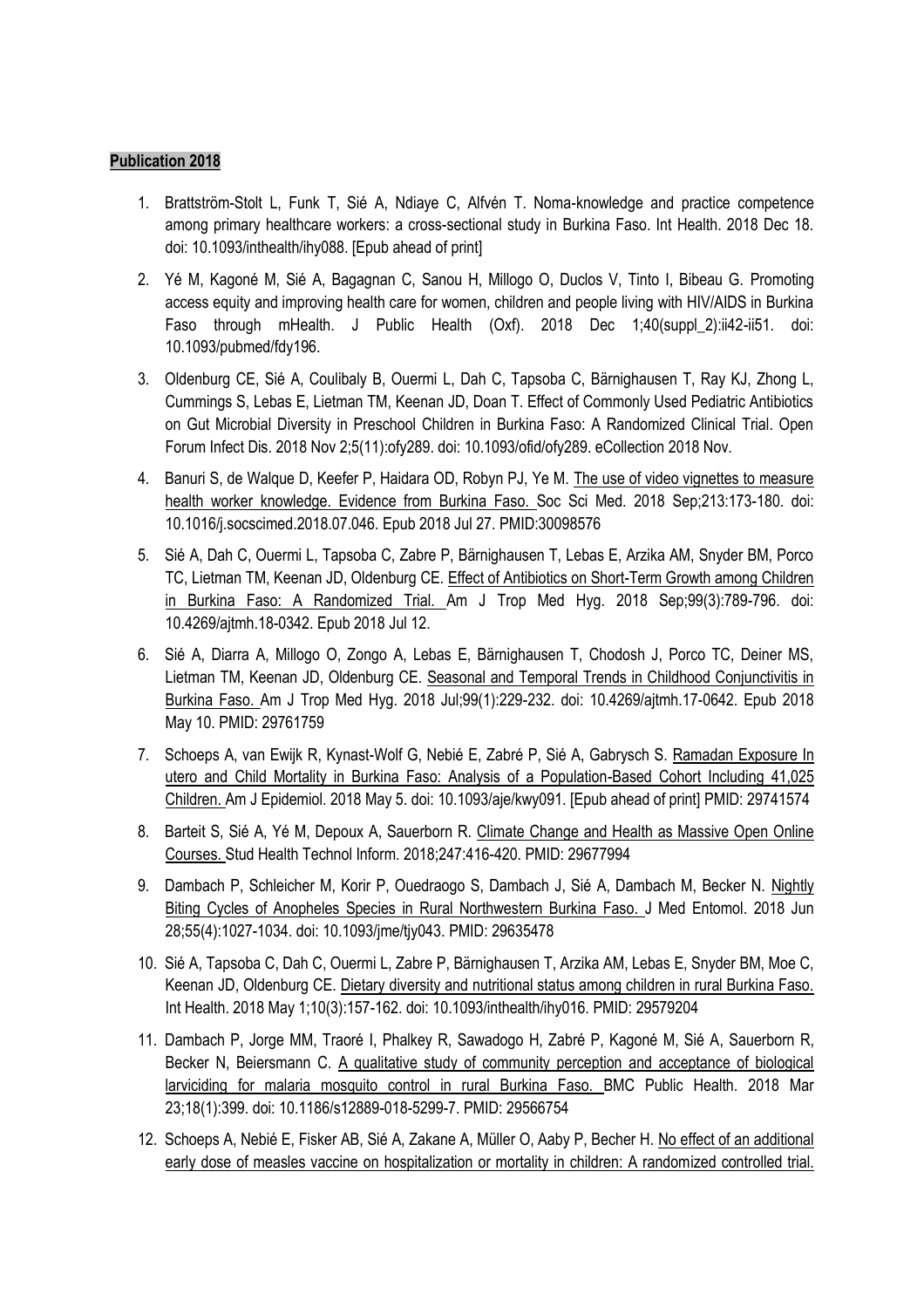Vaccine. 2018 Apr 5;36(15):1965-1971. doi: 10.1016/j.vaccine.2018.02.104. Epub 2018 Mar 6. PMID: 29523450

13. Kagoné M, Yé M, Nébié E, Sié A, Müller O, Beiersmann C. Community perception regarding childhood vaccinations and its implications for effectiveness: a qualitative study in rural Burkina Faso. BMC Public Health. 2018 Mar 6;18(1):324. doi: 10.1186/s12889-018-5244-9. PMID: 29510684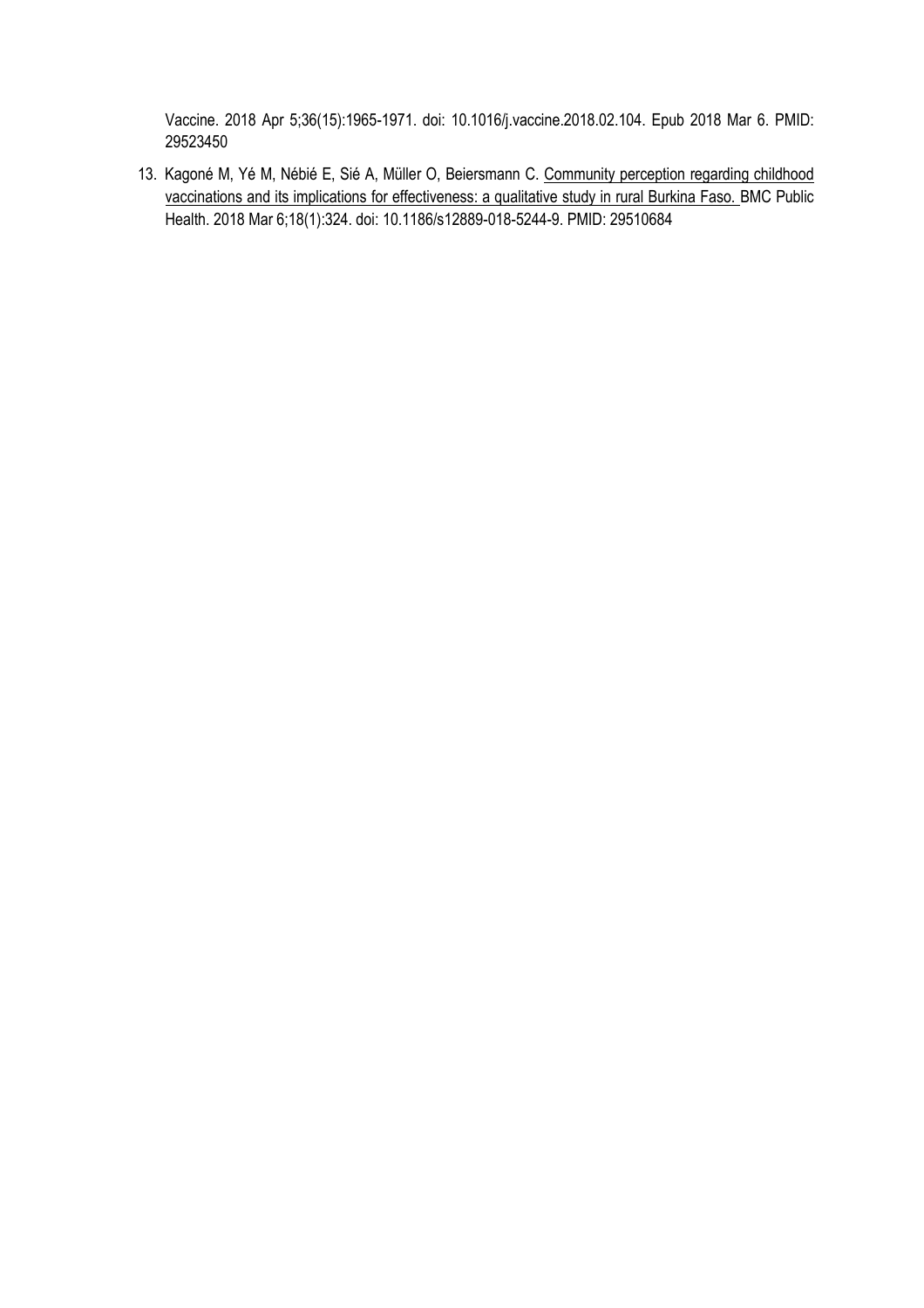- 1. Kagoné M, Yé M, Nébié E, Sie A, Schoeps A, Becher H, Muller O, Fisker AB. Vaccination coverage and factors associated with adherence to the vaccination schedule in young children of a rural area in Burkina Faso. Glob Health Action. 2017;10(1):1399749. doi: 10.1080/16549716.2017.1399749. PMID: 29185899
- 2. Fisker AB, Nebie E, Schoeps A, Martins C, Rodrigues A, Zakane A, Kagone M, Byberg S, Thysen SM, Tiendrebeogo J, Coulibaly B, Sankoh O, Becher H, Whittle HC, van der Klis FRM, Benn CS, Sie A, Müller O, Aaby P. A Two-Center Randomized Trial of an Additional Early Dose of Measles Vaccine: Effects on Mortality and Measles Antibody Levels. Clin Infect Dis. 2018 May 2;66(10):1573-1580. doi: 10.1093/cid/cix1033. PMID: 29177407
- 3. Pfeiffer G, Fisker AB, Nebié E, Hengelbrock J, Sié A, Becher H, Müller O. Non-specific effects of childhood vaccinations - A case control study nested into a Health and Demographic Surveillance<br>System in rural Burkina Faso. Vaccine. 2017 Dec 18;35(51):7114-7120. doi: System in rural Burkina Faso. Vaccine. 2017 Dec 18;35(51):7114-7120. doi: 10.1016/j.vaccine.2017.10.089. Epub 2017 Nov 15. PMID: 29153586
- 4. Bunker A, Sewe MO, Sié A, Rocklöv J, Sauerborn R. Excess burden of non-communicable disease years of life lost from heat in rural Burkina Faso: a time series analysis of the years 2000-2010. BMJ Open. 2017 Nov 4;7(11):e018068. doi: 10.1136/bmjopen-2017-018068. PMID: 29102994
- 5. Lamelas A, Hauser J, Dangy JP, Hamid AM, Röltgen K, Abdul Sater MR, Hodgson A, Sie A, Junghanss T, Harris SR, Parkhill J, Bentley SD, Pluschke G. Emergence and genomic diversification of a virulent serogroup W:ST-2881(CC175) *Neisseria meningitidis* clone in the African meningitis belt. Microb Genom. 2017 Jun 21;3(8):e000120. doi: 10.1099/mgen.0.000120. eCollection 2017 Aug. PMID: 29026659
- 6. Zakane SA, Gustafsson LL, Sie A, Tomson G, Loukanova S, Bastholm-Rahmner P. Opportunities and obstacles using a clinical decision support system for maternal care in Burkina Faso. Online J Public Health Inform. 2017 Sep 8;9(2):e188. doi: 10.5210/ojphi.v9i2.7905. eCollection 2017. PMID: 29026454
- 7. Jäschke A, Coulibaly B, Remarque EJ, Bujard H, Epp C. Merozoite Surface Protein 1 from Plasmodium falciparum Is a Major Target of Opsonizing Antibodies in Individuals with Acquired Immunity against Malaria. Clin Vaccine Immunol. 2017 Nov 6;24(11). pii: e00155-17. doi: 10.1128/CVI.00155-17. Print 2017 Nov. PMID: 28877929
- 8. Duclos V, Yé M, Moubassira K, Sanou H, Sawadogo NH, Bibeau G, Sié A. Situating mobile health: a qualitative study of mHealth expectations in the rural health district of Nouna, Burkina Faso. Health Res Policy Syst. 2017 Jul 12;15(Suppl 1):47. doi: 10.1186/s12961-017-0211-y. PMID: 28722558
- 9. Belesova K, Gasparrini A, Sié A, Sauerborn R, Wilkinson P. Annual Crop-Yield Variation, Child Survival, and Nutrition Among Subsistence Farmers in Burkina Faso. Am J Epidemiol. 2018 Feb 1;187(2):242- 250. doi: 10.1093/aje/kwx241. PMID: 28641367
- 10. Belesova K, Gasparrini A, Sié A, Sauerborn R, Wilkinson P. Household cereal crop harvest and children's nutritional status in rural Burkina Faso. Environ Health. 2017 Jun 20;16(1):65. doi: 10.1186/s12940-017-0258-9. PMID: 28633653
- 11. Held J, Supan C, Salazar CLO, Tinto H, Bonkian LN, Nahum A, Sié A, Abdulla S, Cantalloube C, Djeriou E, Bouyou-Akotet M, Ogutu B, Mordmüller B, Kreidenweiss A, Siribie M, Sirima SB, Kremsner PG. Safety and efficacy of the choline analogue SAR97276 for malaria treatment: results of two phase 2, open-label, multicenter trials in African patients. Malar J. 2017 May 4;16(1):188. doi: 10.1186/s12936- 017-1832-x. PMID: 28472957
- 12. Wehner S, Stieglbauer G, Traoré C, Sie A, Becher H, Müller O. Malaria incidence during early childhood in rural Burkina Faso: Analysis of a birth cohort protected with insecticide-treated mosquito nets. Acta Trop. 2017 Nov;175:78-83. doi: 10.1016/j.actatropica.2017.03.017. Epub 2017 Mar 21. PMID: 28336268
- 13. Diallo A, Sié A, Sirima S, Sylla K, Ndiaye M, Bountogo M, Ouedraogo E, Tine R, Ndiaye A, Coulibaly B, Ouedraogo A, Faye B, Ba EH, Compaore G, Tiono A, Sokhna C, Yé M, Diarra A, Bahmanyar ER, De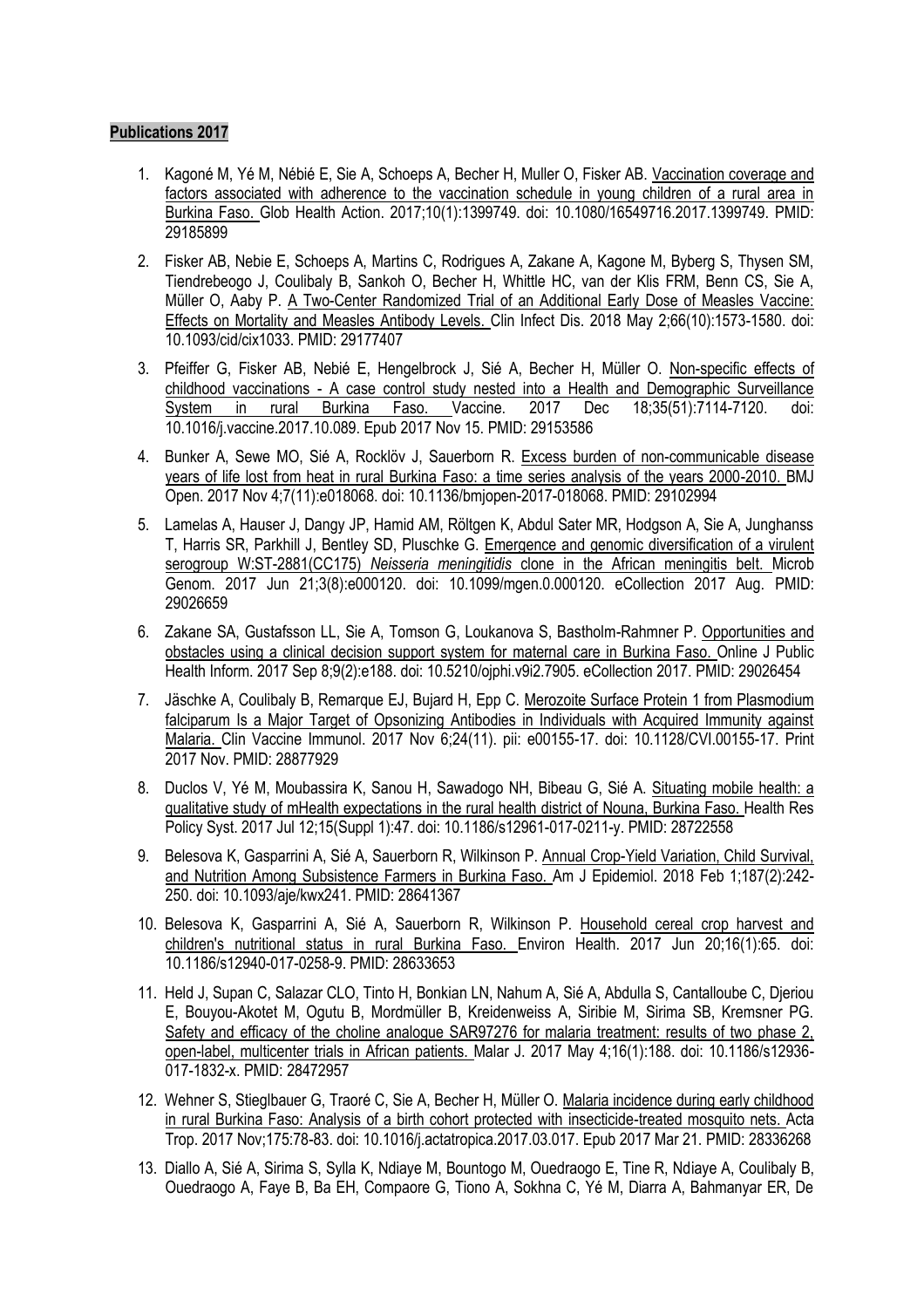Boer M, Pirçon JY, Usuf EA. An epidemiological study to assess Plasmodium falciparum parasite prevalence and malaria control measures in Burkina Faso and Senegal. Malar J. 2017 Feb 6;16(1):63. doi: 10.1186/s12936-017-1715-1. PMID: 28166794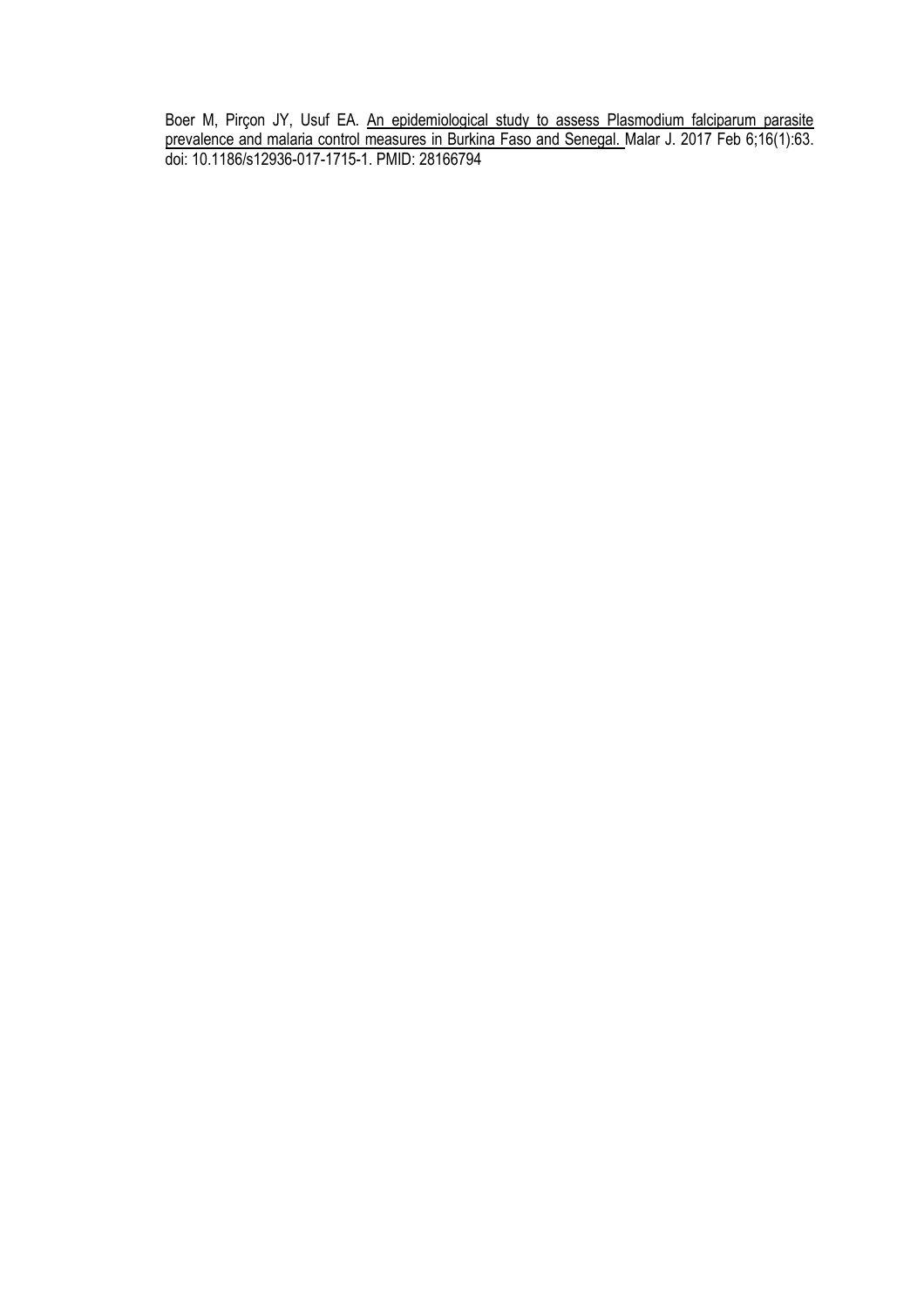- 1. Dambach P., Traoré I., Kaiser A., Sié A., Sauerborn R. and Becker N. (2016): Challenges of implementing a large scale larviciding campaign against malaria in rural Burkina Faso – lessons learned and recommendations derived from the EMIRA project. BMC Public Health (2016) 16:1023 DOI 10.1186/s12889-016-3587-7
- 2. Dambach P., Schleicher M., Stahl H-C., Traoré I., Becker N., Kaiser A., Sié A. and Sauerborn R. (2016) : Routine implementation costs of larviciding with *Bacillus thuringiensis israelensis* against malaria vectors in a district in rural Burkina Faso. Malar J (2016) 15:380 DOI 10.1186/s12936-016-1438-8
- 3. Traore I., Karthe D., Sié A., Coulibaly V., Kappas M. (2016): Influence of air temperature on children water contacts with respect to schistosomiasis transmission risk in the Sourou Valley, Burkina Faso. Stochastic Environment Reaserch and Risk Assessment, Special issue: Water-Climate & Health, DOI 10.1007/s00477-016-1214-x.
- 4. Hamidou Sanou, Maurice Yé, Vincent Duclos, Moubassira Kagoné, Idriss Tinto, Ourohiré Millogo, Cheik Bagagnan, Pascal Zabré, Ali Sié, Gilles Bibeau. Cahier REALISME, Numéro 10 , Septembre 2016.
- 5. Maurice Yé, Cheik Bagagnan, Ourohiré Millogo, Idriss Tinto, Ali Sié, Duclos Vincent, Bibeau Gilles (2016). Use of Mobile Phone to promote Governance and Equity within the Health System: Experience of rural health district in Burkina Faso. Journal of Health care communication, 2016,1:3.
- 6. Yé M, Diboulo E, Kagoné M, Sié A, Sauerborn R, Loukanova S. Health worker preferences for performance-based payment schemes in rural health district in Burkina Faso.Global Health Action. Glob Health Action 2016, 9: 29103. [http://dx.doi.org/10.3402/gha.v9.29103.](http://dx.doi.org/10.3402/gha.v9.29103)
- 7. Dambach P., Schleicher M., Stahl H-C., Traoré I, Becker N., Kaiser A., Sié A. and Sauerborn R. (2016) : Routine implementation costs of larviciding with Bacillus thuringiensis israelensis against malaria vectors in a district in rural Burkina Faso. Malar J (2016) 15:380 DOI 10.1186/s12936-016-1438-8.
- 8. Becher, H., Muller, O., Dambach, P., Gabrysch, S., Niamba, L., Sankoh, O., Sie, A. (2016). Decreasing child mortality, spatial clustering and decreasing disparity in North-Western Burkina Faso. Trop Med Int Health, 21(4), 546-555. doi:10.1111/tmi.12673.
- 9. Dambach, P., Schleicher, M., Stahl, H. C., Traore, I., Becker, N., Kaiser, A., . . . Sauerborn, R. (2016). Routine implementation costs of larviciding with Bacillus thuringiensis israelensis against malaria vectors in a district in rural Burkina Faso. Malar J, 15(1), 380. doi:10.1186/s12936-016-1438-8
- 10. Alexander Adjei, Solomon Narh‑Bana, Alberta Amu, Vida Kukula, Richard Afedi Nagai, Seth Owusu‑Agyei, Abraham Oduro, Eusebio Macete, Salim Abdulla, Tinto Halidou, Ali Sié, Isaac Osei, Esperance Sevene, Kwaku‑Poku Asante, Abdunoor Mulokozi, Guillaume Compaoré, Innocent Valea, Martin Adjuik, Rita Baiden, Bernhards Ogutu, Fred Binka and Margaret Gyapong. Treatment outcomes in a safety observational study of dihydroartemisinin-piperaquine (Eurartesim®) in the treatment of uncomplicated malaria at public health facilities in four African countries. *Malar J (2016) 15:43.* DOI 10.1186/s12936-016-1099-7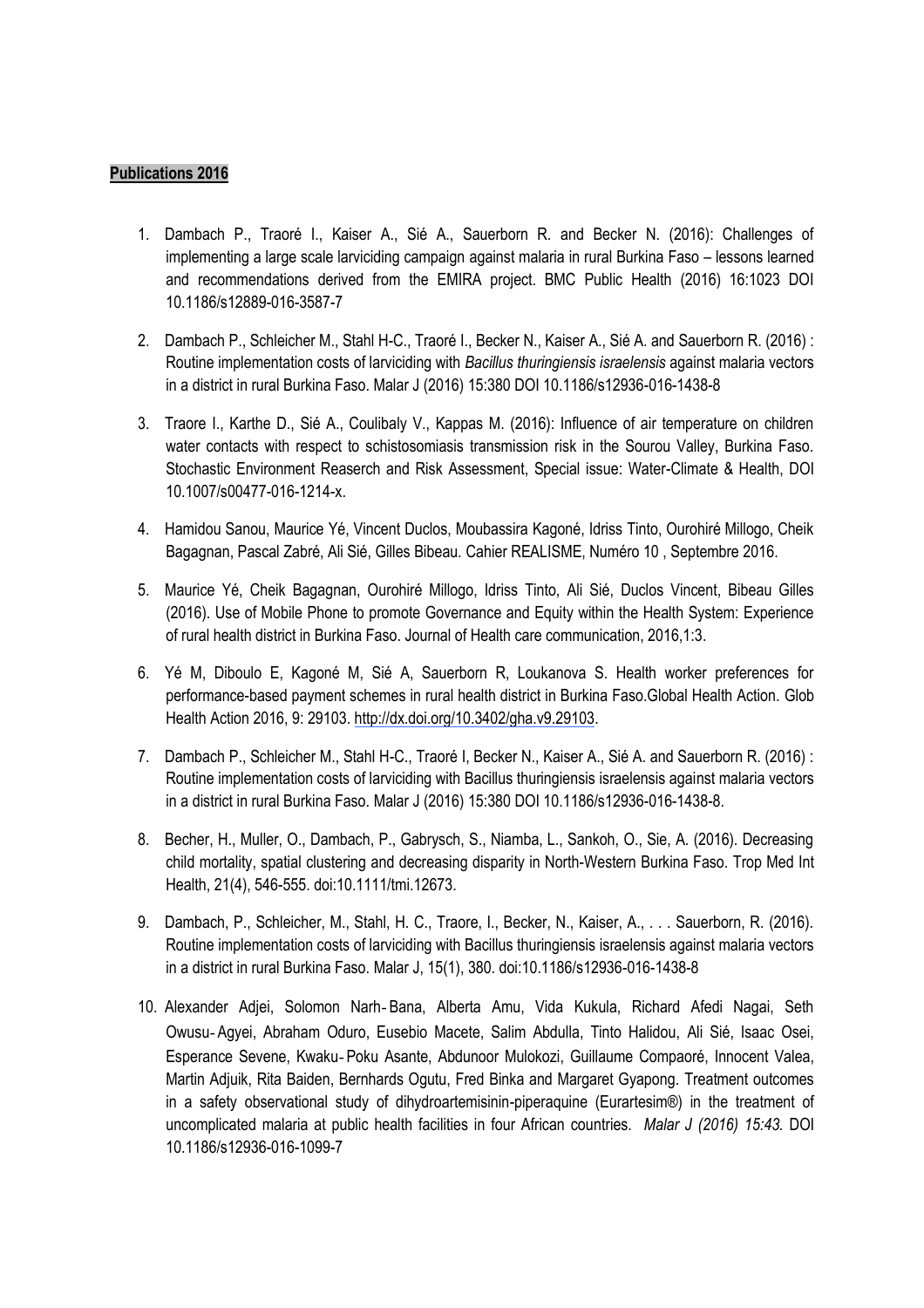- 1. Lu G, Traoré C, Meissner P, Kouyaté B, Kynast-Wolf G, Beiersmann C, Coulibaly B, Becher H, Müller O. Safety of insecticide-treated mosquito nets for infants and their mothers: randomized controlled community trial in Burkina Faso. Malar J. 2015 Dec 30;14:527. doi: 10.1186/s12936-015-1068-6. PMID: 26714758
- 2. De Allegri M, Tiendrebéogo J, Müller O, Yé M, Jahn A, Ridde V. Understanding home delivery in a context of user fee reduction: a cross-sectional mixed methods study in rural Burkina Faso. BMC Pregnancy Childbirth. 2015 Dec 11;15:330. doi: 10.1186/s12884-015-0764-0. PMID: 26653013
- 3. Louis VR, Schoeps A, Tiendrebéogo J, Beiersmann C, Yé M, Damiba MR, Lu GY, Mbayiha AH, De Allegri M, Jahn A, Sié A, Becher H, Müller O. An insecticide-treated bed-net campaign and childhood malaria in Burkina Faso. Bull World Health Organ. 2015 Nov 1;93(11):750-8. doi: 10.2471/BLT.14.147702. Epub 2015 Aug 31. PMID: 26549902
- 4. Duysburgh E, Temmerman M, Yé M, Williams A, Massawe S, Williams J, Mpembeni R, Loukanova S, Haefeli WE, Blank A. Quality of antenatal and childbirth care in rural health facilities in Burkina Faso, Ghana and Tanzania: an intervention study. Trop Med Int Health. 2016 Jan;21(1):70-83. doi: 10.1111/tmi.12627. Epub 2015 Nov 18. PMID: 26503485
- 5. Held J, Supan C, Salazar CL, Tinto H, Bonkian LN, Nahum A, Moulero B, Sié A, Coulibaly B, Sirima SB, Siribie M, Otsyula N, Otieno L, Abdallah AM, Kimutai R, Bouyou-Akotet M, Kombila M, Koiwai K, Cantalloube C, Din-Bell C, Djeriou E, Waitumbi J, Mordmüller B, Ter-Minassian D, Lell B, Kremsner PG. Ferroquine and artesunate in African adults and children with Plasmodium falciparum malaria: a phase 2, multicentre, randomised, double-blind, dose-ranging, non-inferiority study. Lancet Infect Dis. 2015 Dec;15(12):1409-19. doi: 10.1016/S1473-3099(15)00079-1. Epub 2015 Sep 3. PMID: 26342427
- 6. Lietz H, Lingani M, Sié A, Sauerborn R, Souares A, Tozan Y. Measuring population health: costs of alternative survey approaches in the Nouna Health and Demographic Surveillance System in rural Burkina Faso. Glob Health Action. 2015 Aug 7;8:28330. doi: 10.3402/gha.v8.28330. eCollection 2015. PMID: 26257048
- 7. Otte im Kampe E, Müller O, Sie A, Becher H. Seasonal and temporal trends in all-cause and malaria mortality in rural Burkina Faso, 1998-2007. Malar J. 2015 Aug 5;14:300. doi: 10.1186/s12936-015-0818- 9. PMID: 26243295
- 8. De Allegri M, Agier I, Tiendrebeogo J, Louis VR, Yé M, Mueller O, Sarker M. Factors Affecting the Uptake of HIV Testing among Men: A Mixed-Methods Study in Rural Burkina Faso. PLoS One. 2015 Jul 1;10(7):e0130216. doi: 10.1371/journal.pone.0130216. eCollection 2015. PMID: 26132114
- 9. Schoeps A, Lietz H, Sié A, Savadogo G, De Allegri M, Müller O, Sauerborn R, Becher H, Souares A. Health insurance and child mortality in rural Burkina Faso. Glob Health Action. 2015 Apr 28;8:27327. doi: 10.3402/gha.v8.27327. eCollection 2015. PMID:
- 10. Diboulo E, Sié A, Diadier DA, Karagiannis Voules DA, Yé Y, Vounatsou P. Bayesian variable selection in modelling geographical heterogeneity in malaria transmission from sparse data: an application to Nouna Health and Demographic Surveillance System (HDSS) data, Burkina Faso. Parasit Vectors. 2015 Feb 22;8:118. doi: 10.1186/s13071-015-0679-7. PMID: 25888970
- 11. Baiden R, Oduro A, Halidou T, Gyapong M, Sie A, Macete E, Abdulla S, Owusu-Agyei S, Mulokozi A, Adjei A, Sevene E, Compaoré G, Valea I, Osei I, Yawson A, Adjuik M, Akparibo R, Ogutu B, Upunda GL, Smith P, Binka F. Prospective observational study to evaluate the clinical safety of the fixed-dose artemisinin-based combination Eurartesim® (dihydroartemisinin/piperaquine), in public health facilities in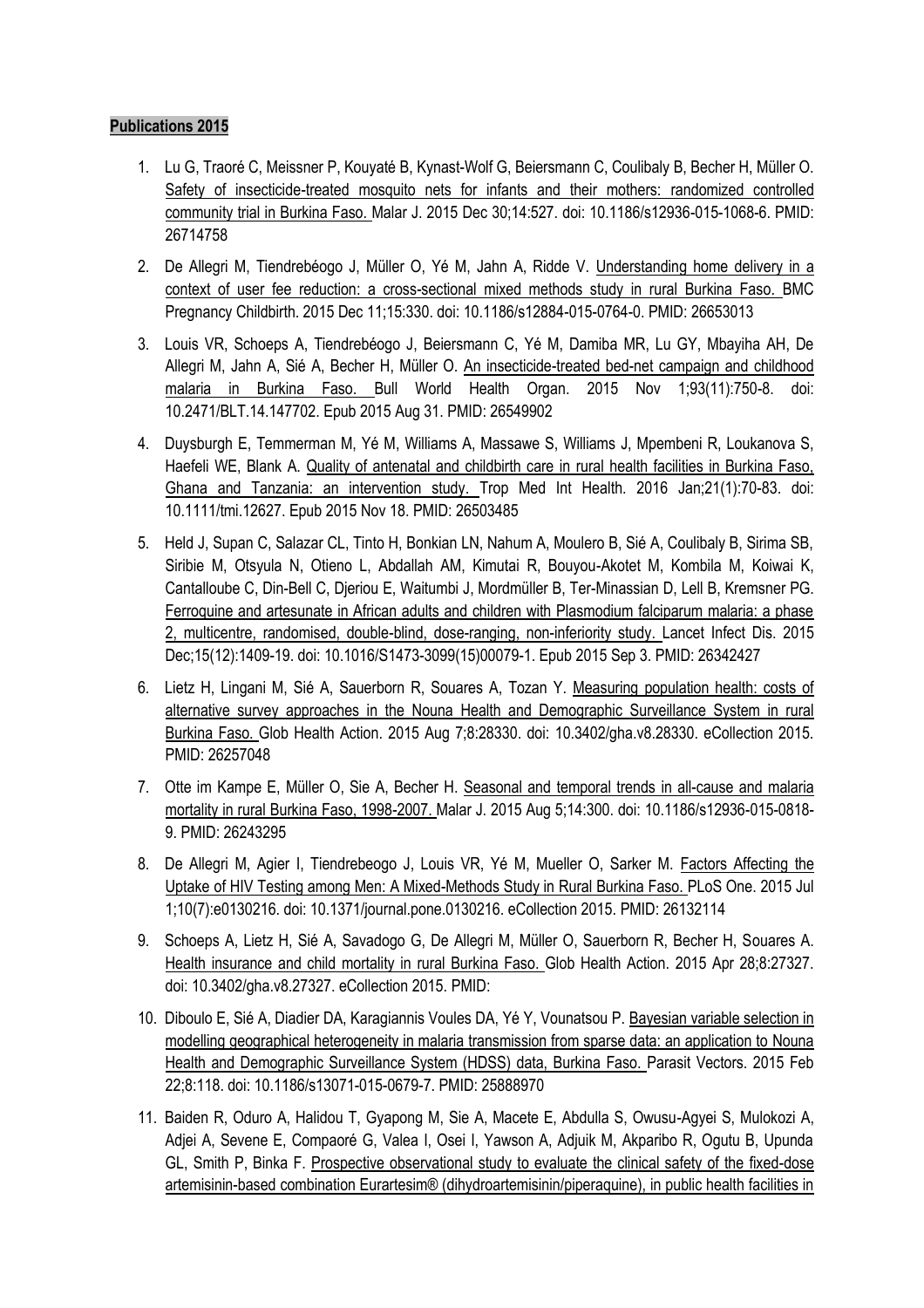Burkina Faso, Mozambique, Ghana, and Tanzania. Malar J. 2015 Apr 15;14:160. doi: 10.1186/s12936- 015-0664-9. PMID: 25885858

- 12. Savadogo G, Souarès A, Sié A, Parmar D, Bibeau G, Sauerborn R. Using a community-based definition of poverty for targeting poor households for premium subsidies in the context of a community health insurance in Burkina Faso. BMC Public Health. 2015 Feb 6;15:84. doi: 10.1186/s12889-014-1335-4. PMID: 25884874
- 13. Chandra R, Ansah P, Sagara I, Sie A, Tiono AB, Djimde AA, Zhao Q, Robbins J, Penali LK, Ogutu B. Comparison of azithromycin plus chloroquine versus artemether-lumefantrine for the treatment of uncomplicated Plasmodium falciparum malaria in children in Africa: a randomized, open-label study. Malar J. 2015 Mar 10;14:108. doi: 10.1186/s12936-015-0620-8. PMID: 25881046
- 14. Schoeps A, Kynast-Wolf G, Nesbitt RC, Müller O, Sié A, Becher H. Decreasing disparities in infant survival using surveillance data from Burkina Faso. Am J Trop Med Hyg. 2015 May;92(5):1038-44. doi: 10.4269/ajtmh.14-0390. Epub 2015 Mar 23. Erratum in: Am J Trop Med Hyg. 2016 Apr 6;94(4):938.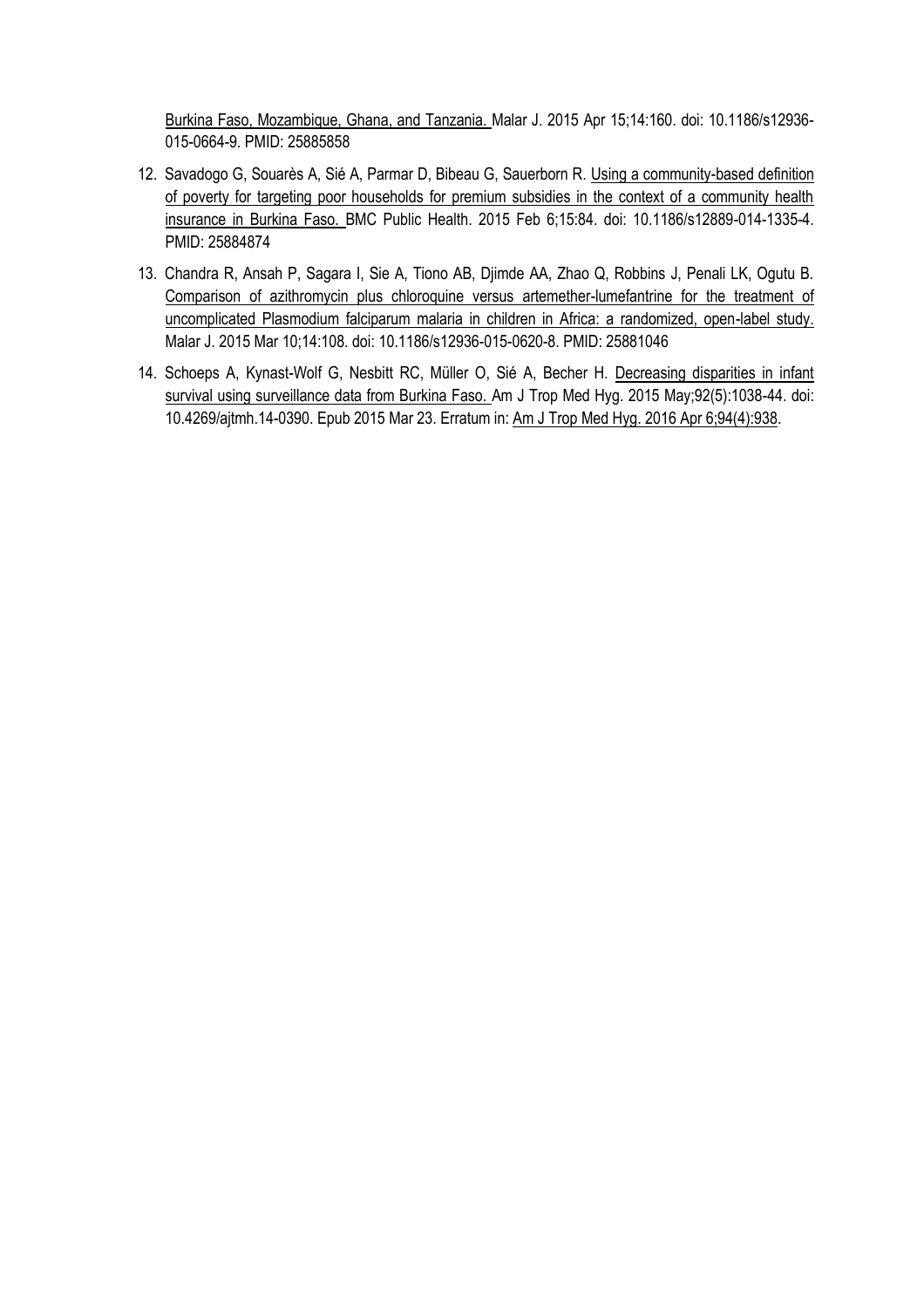- 1. Sagara I, Oduro AR, Mulenga M, Dieng Y, Ogutu B, Tiono AB, Mugyenyi P, Sie A, Wasunna M, Kain KC, Djimdé AA, Sarkar S, Chandra R, Robbins J, Dunne MW. Efficacy and safety of a combination of azithromycin and chloroquine for the treatment of uncomplicated Plasmodium falciparum malaria in two multi-country randomised clinical trials in African adults. Malar J. 2014 Nov 25;13(1):458. doi: 10.1186/1475-2875-13-458.
- 2. Dambach P, Traoré I, Becker N, Kaiser A, Sié A, Sauerborn R. EMIRA: Ecologic Malaria Reduction for Africa--innovative tools for integrated malaria control. Glob Health Action. 2014 Nov 5;7:25908. doi: 10.3402/gha.v7.25908. eCollection 2014.
- 3. Streatfield PK, Khan WA, Bhuiya A, Hanifi SM, Alam N, Millogo O, Sié A, Zabré P, Rossier C, Soura AB, Bonfoh B, Kone S, Ngoran EK, Utzinger J, Abera SF, Melaku YA, Weldearegawi B, Gomez P, Jasseh M, Ansah P, Azongo D, Kondayire F, Oduro A, Amu A, Gyapong M, Kwarteng O, Kant S, Pandav CS, Rai SK, Juvekar S, Muralidharan V, Wahab A, Wilopo S, Bauni E, Mochamah G, Ndila C, Williams TN, Khagayi S, Laserson KF, Nyaguara A, Van Eijk AM, Ezeh A, Kyobutungi C, Wamukoya M, Chihana M, Crampin A, Price A, Delaunay V, Diallo A, Douillot L, Sokhna C, Gómez-Olivé FX, Mee P, Tollman SM, Herbst K, Mossong J, Chuc NT, Arthur SS, Sankoh OA, Byass P. HIV/AIDS-related mortality in Africa and Asia: evidence from INDEPTH health and demographic surveillance system sites. Glob Health Action. 2014 Oct 29;7:25370. doi: 10.3402/gha.v7.25370. eCollection 2014.
- 4. Streatfield PK, Khan WA, Bhuiya A, Hanifi SM, Alam N, Diboulo E, Sié A, Yé M, Compaoré Y, Soura AB, Bonfoh B, Jaeger F, Ngoran EK, Utzinger J, Melaku YA, Mulugeta A, Weldearegawi B, Gomez P, Jasseh M, Hodgson A, Oduro A, Welaga P, Williams J, Awini E, Binka FN, Gyapong M, Kant S, Misra P, Srivastava R, Chaudhary B, Juvekar S, Wahab A, Wilopo S, Bauni E, Mochamah G, Ndila C, Williams TN, Hamel MJ, Lindblade KA, Odhiambo FO, Slutsker L, Ezeh A, Kyobutungi C, Wamukoya M, Delaunay V, Diallo A, Douillot L, Sokhna C, Gómez-Olivé FX, Kabudula CW, Mee P, Herbst K, Mossong J, Chuc NT, Arthur SS, Sankoh OA, Tanner M, Byass P. Malaria mortality in Africa and Asia: evidence from INDEPTH health and demographic surveillance system sites. Glob Health Action. 2014 Oct 29;7:25369. doi: 10.3402/gha.v7.25369. eCollection 2014.
- 5. Streatfield PK, Khan WA, Bhuiya A, Hanifi SM, Alam N, Diboulo E, Niamba L, Sié A, Lankoandé B, Millogo R, Soura AB, Bonfoh B, Kone S, Ngoran EK, Utzinger J, Ashebir Y, Melaku YA, Weldearegawi B, Gomez P, Jasseh M, Azongo D, Oduro A, Wak G, Wontuo P, Attaa-Pomaa M, Gyapong M, Manyeh AK, Kant S, Misra P, Rai SK, Juvekar S, Patil R, Wahab A, Wilopo S, Bauni E, Mochamah G, Ndila C, Williams TN, Khaggayi C, Nyaguara A, Obor D, Odhiambo FO, Ezeh A, Oti S, Wamukoya M, Chihana M, Crampin A, Collinson MA, Kabudula CW, Wagner R, Herbst K, Mossong J, Emina JB, Sankoh OA, Byass P. Mortality from external causes in Africa and Asia: evidence from INDEPTH Health and Demographic Surveillance System Sites. Glob Health Action. 2014 Oct 29;7:25366. doi: 10.3402/gha.v7.25366. eCollection 2014.
- 6. Streatfield PK, Khan WA, Bhuiya A, Hanifi SM, Alam N, Bagagnan CH, Sié A, Zabré P, Lankoandé B, Rossier C, Soura AB, Bonfoh B, Kone S, Ngoran EK, Utzinger J, Haile F, Melaku YA, Weldearegawi B, Gomez P, Jasseh M, Ansah P, Debpuur C, Oduro A, Wak G, Adjei A, Gyapong M, Sarpong D, Kant S, Misra P, Rai SK, Juvekar S, Lele P, Bauni E, Mochamah G, Ndila C, Williams TN, Laserson KF, Nyaguara A, Odhiambo FO, Phillips-Howard P, Ezeh A, Kyobutungi C, Oti S, Crampin A, Nyirenda M, Price A, Delaunay V, Diallo A, Douillot L, Sokhna C, Gómez-Olivé FX, Kahn K, Tollman SM, Herbst K, Mossong J, Chuc NT, Bangha M, Sankoh OA, Byass P. Adult non-communicable disease mortality in Africa and Asia: evidence from INDEPTH Health and Demographic Surveillance System sites. Glob Health Action. 2014 Oct 29;7:25365. doi: 10.3402/gha.v7.25365. eCollection 2014.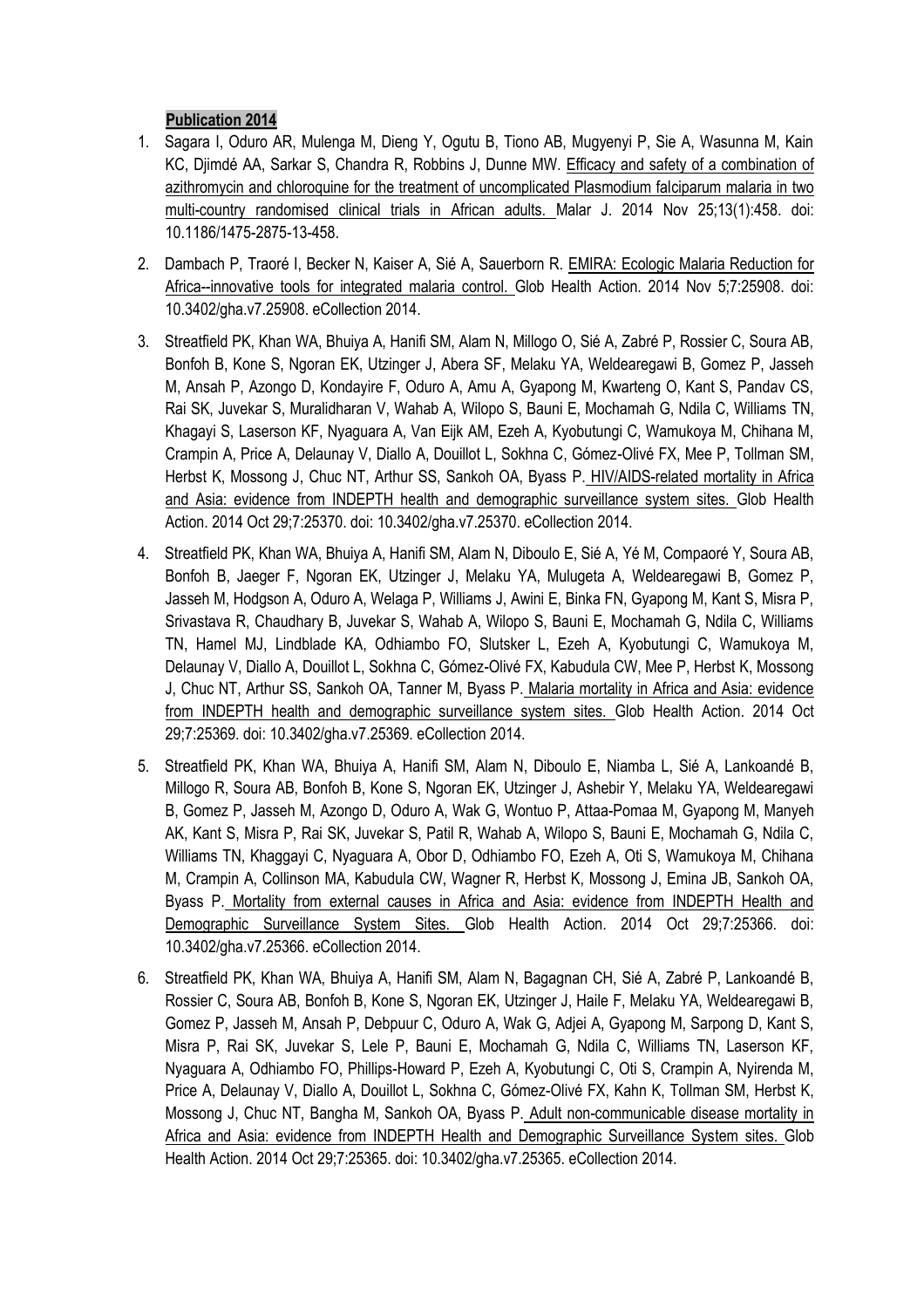- 7. Streatfield PK, Khan WA, Bhuiya A, Hanifi SM, Alam N, Ouattara M, Sanou A, Sié A, Lankoandé B, Soura AB, Bonfoh B, Jaeger F, Ngoran EK, Utzinger J, Abreha L, Melaku YA, Weldearegawi B, Ansah A, Hodgson A, Oduro A, Welaga P, Gyapong M, Narh CT, Narh-Bana SA, Kant S, Misra P, Rai SK, Bauni E, Mochamah G, Ndila C, Williams TN, Hamel MJ, Ngulukyo E, Odhiambo FO, Sewe M, Beguy D, Ezeh A, Oti S, Diallo A, Douillot L, Sokhna C, Delaunay V, Collinson MA, Kabudula CW, Kahn K, Herbst K, Mossong J, Chuc NT, Bangha M, Sankoh OA, Byass P. Cause-specific childhood mortality in Africa and Asia: evidence from INDEPTH health and demographic surveillance system sites. Glob Health Action. 2014 Oct 29;7:25363. doi: 10.3402/gha.v7.25363. eCollection 2014.
- 8. Streatfield PK, Khan WA, Bhuiya A, Alam N, Sié A, Soura AB, Bonfoh B, Ngoran EK, Weldearegawi B, Jasseh M, Oduro A, Gyapong M, Kant S, Juvekar S, Wilopo S, Williams TN, Odhiambo FO, Beguy D, Ezeh A, Kyobutungi C, Crampin A, Delaunay V, Tollman SM, Herbst K, Chuc NT, Sankoh OA, Tanner M, Byass P. Cause-specific mortality in Africa and Asia: evidence from INDEPTH health and demographic surveillance system sites. Glob Health Action. 2014 Oct 29;7:25362. doi: 10.3402/gha.v7.25362. eCollection 2014.
- 9. Lamelas A, Harris SR, Röltgen K, Dangy JP, Hauser J, Kingsley RA, Connor TR, Sie A, Hodgson A, Dougan G, Parkhill J, Bentley SD, Pluschke G. Emergence of a new epidemic Neisseria meningitidis serogroup A Clone in the African meningitis belt: high-resolution picture of genomic changes that mediate immune evasion. MBio. 2014 Oct 21;5(5):e01974-14. doi: 10.1128/mBio.01974-14.
- 10. Giardina F, Kasasa S, Sié A, Utzinger J, Tanner M, Vounatsou P. Effects of vector-control interventions on changes in risk of malaria parasitaemia in sub-Saharan Africa: a spatial and temporal analysis. Lancet Glob Health. 2014 Oct;2(10):e601-15. doi: 10.1016/S2214-109X(14)70300-6.
- 11. Coulibaly B, Pritsch M, Bountogo M, Meissner PE, Nebié E, Klose C, Kieser M, Berens-Riha N, Wieser A, Sirima SB, Breitkreutz J, Schirmer RH, Sié A, Mockenhaupt FP, Drakeley C, Bousema T, Müller O. Efficacy and Safety of Triple Combination Therapy With Artesunate-Amodiaquine-Methylene Blue for Falciparum Malaria in Children: A Randomized Controlled Trial in Burkina Faso. J Infect Dis. 2014 Sep 28. pii: jiu540. [Epub ahead of print]
- 12. Schoeps A, Souares A, Niamba L, Diboulo E, Kynast-Wolf G, Müller O, Sié A, Becher H. Childhood mortality and its association with household wealth in rural and semi-urban Burkina Faso. Trans R Soc Trop Med Hyg. 2014 Oct;108(10):639-47. doi: 10.1093/trstmh/tru124. Epub 2014 Aug 16.
- 13. Dambach P, Louis VR, Kaiser A, Ouedraogo S, Sié A, Sauerborn R, Becker N. Efficacy of Bacillus thuringiensis var. israelensis against malaria mosquitoes in northwestern Burkina Faso. Parasit Vectors. 2014 Aug 15;7:371. doi: 10.1186/1756-3305-7-371.
- 14. Loukanova S, Prytherch H, Blank A, Duysburgh E, Tomson G, Gustafsson LL, Sié A, Williams J, Leshabari M, Haefeli WE, Sauerborn R, Fonn S. Nesting doctoral students in collaborative North-South partnerships for health systems research. Glob Health Action. 2014 Jul 15;7:24070. doi: 10.3402/gha.v7.24070. eCollection 2014.
- 15. Robyn PJ, Bärnighausen T, Souares A, Traoré A, Bicaba B, Sié A, Sauerborn R. Provider payment methods and health worker motivation in community-based health insurance: a mixed-methods study. Soc Sci Med. 2014 May;108:223-36. doi: 10.1016/j.socscimed.2014.01.034. Epub 2014 Jan 30.
- 16. Sankoh O, Sharrow D, Herbst K, Whiteson Kabudula C, Alam N, Kant S, Ravn H, Bhuiya A, Thi Vui L, Darikwa T, Gyapong M, Jasseh M, Chuc Thi Kim N, Abdullah S, Crampin A, Ojal J, Owusu-Agyei S, Odhiambo F, Urassa M, Streatfield K, Shimada M, Sacoor C, Beguy D, Derra K, Wak G, Delaunay V, Sie A, Soura A, Diallo D, Wilopo S, Masanja H, Bonfoh B, Phuanukoonnon S, Clark SJ. The INDEPTH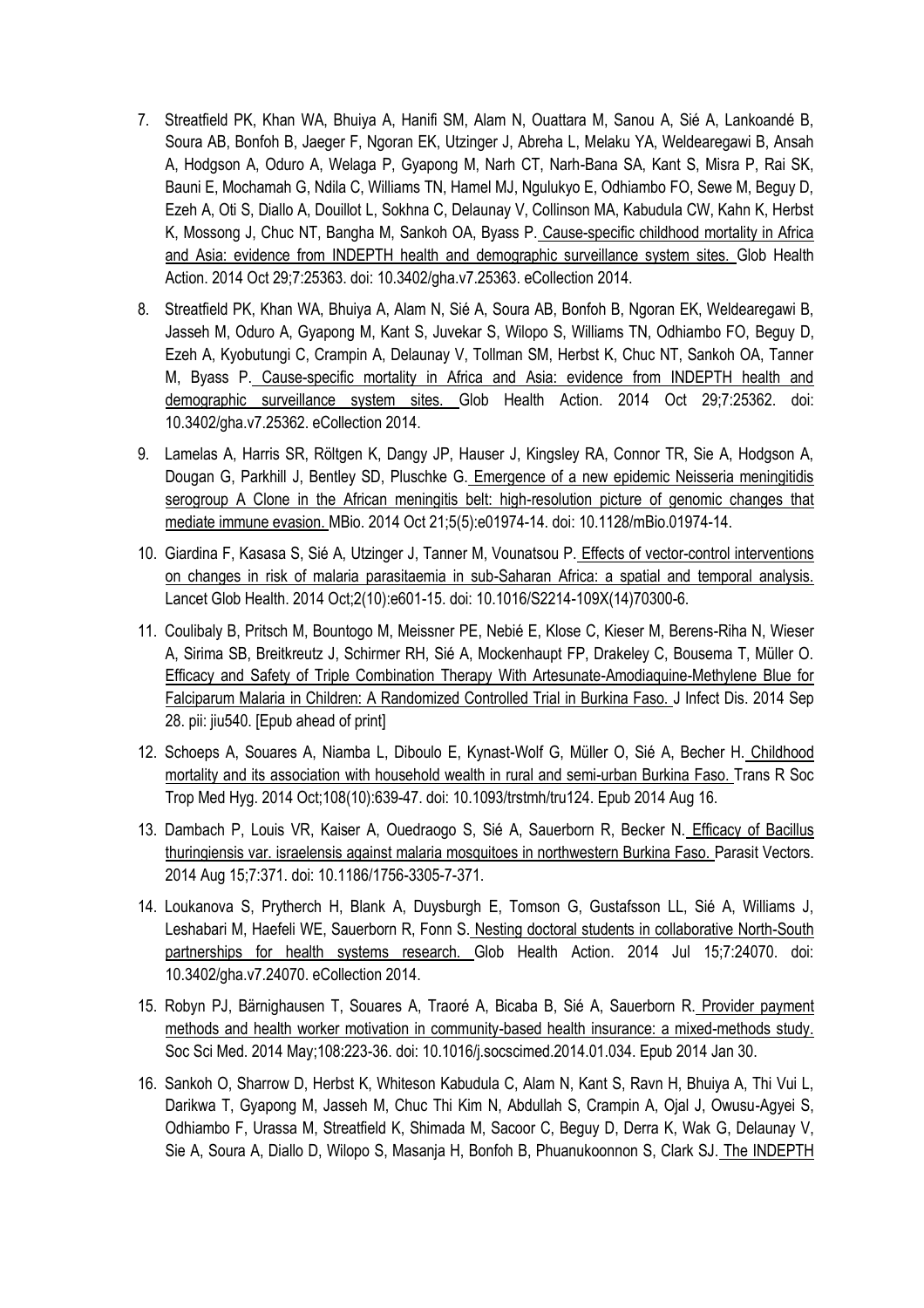standard population for low- and middle-income countries, 2013. Glob Health Action. 2014 Mar 27;7:23286. doi: 10.3402/gha.v7.23286. eCollection 2014.

- 17. Geiger C, Compaore G, Coulibaly B, Sie A, Dittmer M, Sanchez C, Lanzer M, Jänisch T. Substantial increase in mutations in the genes pfdhfr and pfdhps puts sulphadoxine-pyrimethamine-based intermittent preventive treatment for malaria at risk in Burkina Faso. Trop Med Int Health. 2014 Jun;19(6):690-697. doi: 10.1111/tmi.12305. Epub 2014 Mar 27.
- 18. Zakane SA, Gustafsson LL, Tomson G, Loukanova S, Sié A, Nasiell J, Bastholm-Rahmner P. Guidelines for maternal and neonatal "point of care": needs of and attitudes towards a computerized clinical decision support system in rural Burkina Faso. Int J Med Inform. 2014 Jun;83(6):459-69. doi: 10.1016/j.ijmedinf.2014.01.013. Epub 2014 Feb 14.
- 19. Zöllner C, De Allegri M, Louis VR, Yé M, Sié A, Tiendrebéogo J, Jahn A, Müller O. Insecticide-treated mosquito nets in rural Burkina Faso: assessment of coverage and equity in the wake of a universal distribution campaign. Health Policy Plan. 2014 Jan 24. [Epub ahead of print]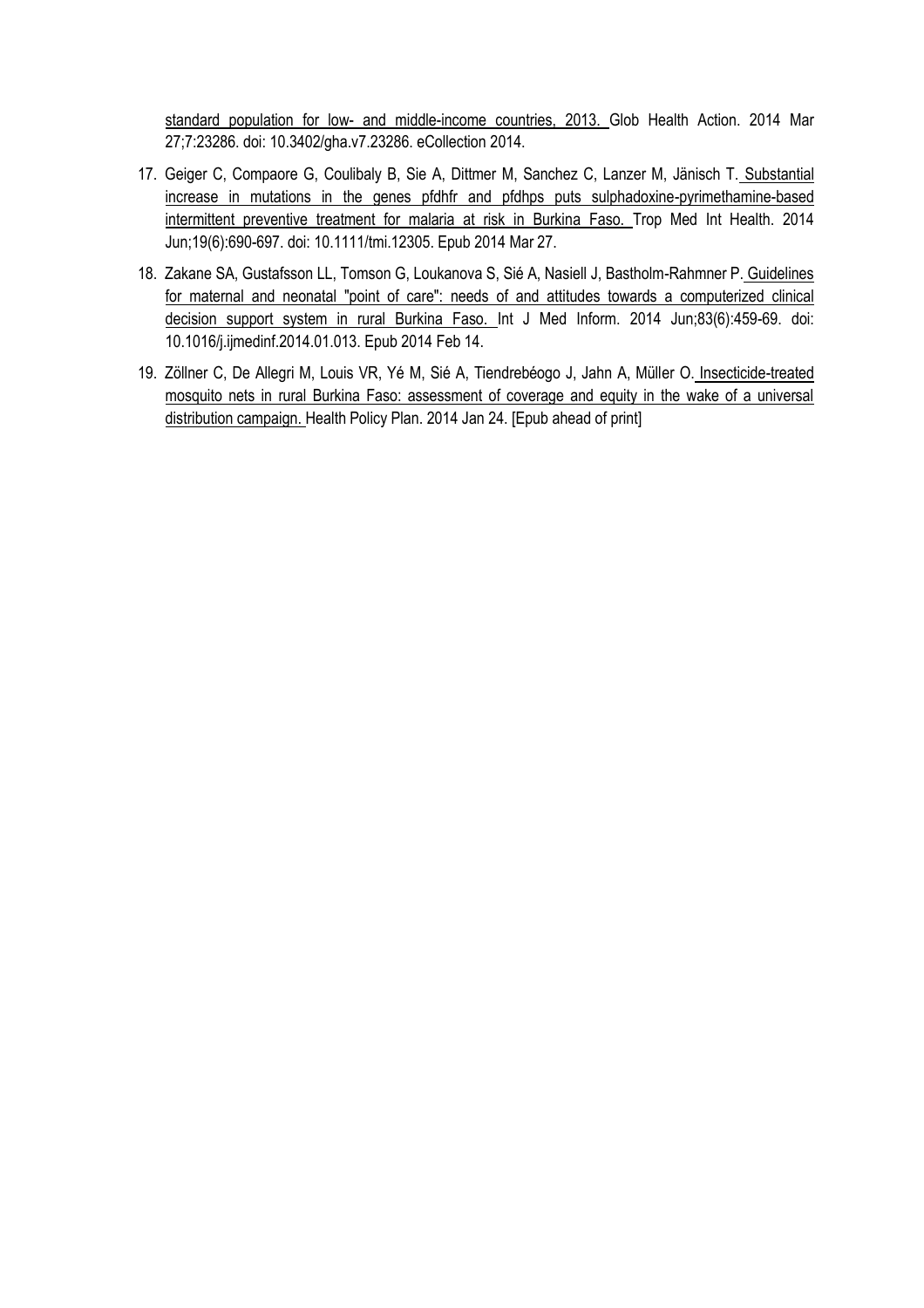- 1. Els Duysburgh, Maurice Yé et al. 2013. Counselling on and women's awareness of pregnancy danger signs in selected rural health facilities in Burkina Faso, Ghana and Tanzania. TMIH vol 18, N°12 PP 1498-1509. Dec 2013
- *2.* Denis Grandgirard, Rahel Gäumann, Boubacar Coulibaly, Jean-Pierre Dangy, Ali Sie, Thomas Junghanss, Hans Schudel, Gerd Pluschke, and Stephen L. Leib. The Causative Pathogen Determines the Inflammatory Profile in Cerebrospinal Fluid and Outcome in Patients with Bacterial Meningitis. *Mediators of Inflammation Volume 2013, Article ID 312476, 12 pages.*
- 3. Cofie P, De Allegri M, Kouyaté B, Sauerborn R. Effects of information, education, and communication campaign on a community-based health insurance scheme in Burkina Faso. Glob Health Action. 2013 Dec 6;6:20791. doi: 10.3402/gha.v6i0.20791.
- 4. Yamamoto SS, Louis VR, Sié A, Sauerborn R. Biomass smoke in Burkina Faso: what is the relationship between particulate matter, carbon monoxide, and kitchen characteristics? Environ Sci Pollut Res Int. 2013 Oct 4.
- 5. Schoeps A, Ouédraogo N, Kagoné M, Sié A, Müller O, Becher H. Socio-demographic determinants of timely adherence to BCG, Penta3, measles, and complete vaccination schedule in Burkina Faso. Vaccine. 2013 Dec 17;32(1):96-102. doi: 10.1016/j.vaccine.2013.10.063.
- 6. Fink G, Robyn PJ, Sié A, Sauerborn R. Does health insurance improve health?: Evidence from a randomized community-based insurance rollout in rural Burkina Faso. J Health Econ. 2013 Dec;32(6):1043-56. doi: 10.1016/j.jhealeco.2013.08.003
- 7. Robyn PJ, Bärnighausen T, Souares A, Savadogo G, Bicaba B, Sié A, Sauerborn R. Does enrollment status in community-based insurance lead to poorer quality of care? Evidence from Burkina Faso. Int J Equity Health. 2013 May 16;12:31
- 8. Ouédraogo N, Kagoné M, Sié A, Becher H, Müller O. Immunization coverage in young children: A study nested into a health and demographic surveillance system in Burkina Faso. J Trop Pediatr. 2013 Jan 29.
- 9. Duysburgh E, Zhang WH, Ye M, Williams A, Massawe S, Sié A, Williams J, Mpembeni R, Loukanova S, Temmerman M. Quality of antenatal and childbirth care in selected rural health facilities in Burkina Faso, Ghana and Tanzania: similar finding. Trop Med Int Health. 2013 May;18(5):534-47. doi: 10.1111/tmi.12076. Epub 2013 Feb 12.
- 10. Geiger C, Agustar HK, Compaoré G, Coulibaly B, Sié A, Becher H, Lanzer M, Jänisch T. Declining malaria parasite prevalence and trends of asymptomatic parasitaemia in a seasonal transmission setting in north-western Burkina Faso between 2000 and 2009--2012. Molar J. 2013 Jan 22;12(1):27.
- 11. Prytherch H, Leshabari MT, Wiskow C, Aninanya GA, Kakoko DC, Kagoné M, Burghardt J, Kynast-Wolf G, Marx M, Sauerborn R. Motivation and incentives of rural maternal and neonatal health care providers: a comparison of qualitative findings from Burkina Faso, Ghana and Tanzania. *BMC Health Services Research* 2013, 13:149 doi:10.1186/1472-6963-13-149
- 12. Nobila Ouédraogo, Moubassira Kagoné, Ali Sié Heiko Becher and Olaf Müller Timeliness and Out-of-Sequence Vaccination among Young Children in Burkina Faso – Analysis of Health and Demographic Surveillance System (HDSS) Data *International Journal of TROPICAL DISEASE & Health 3(1): 45-56, 2013*
- 13. Parmar D, De Allegri M, Savadogo G, Sauerborn R. Do community-based health insurance schemes fulfil the promise of equity? A study from Burkina Faso. Health Policy Plan. 2013 Jan 9.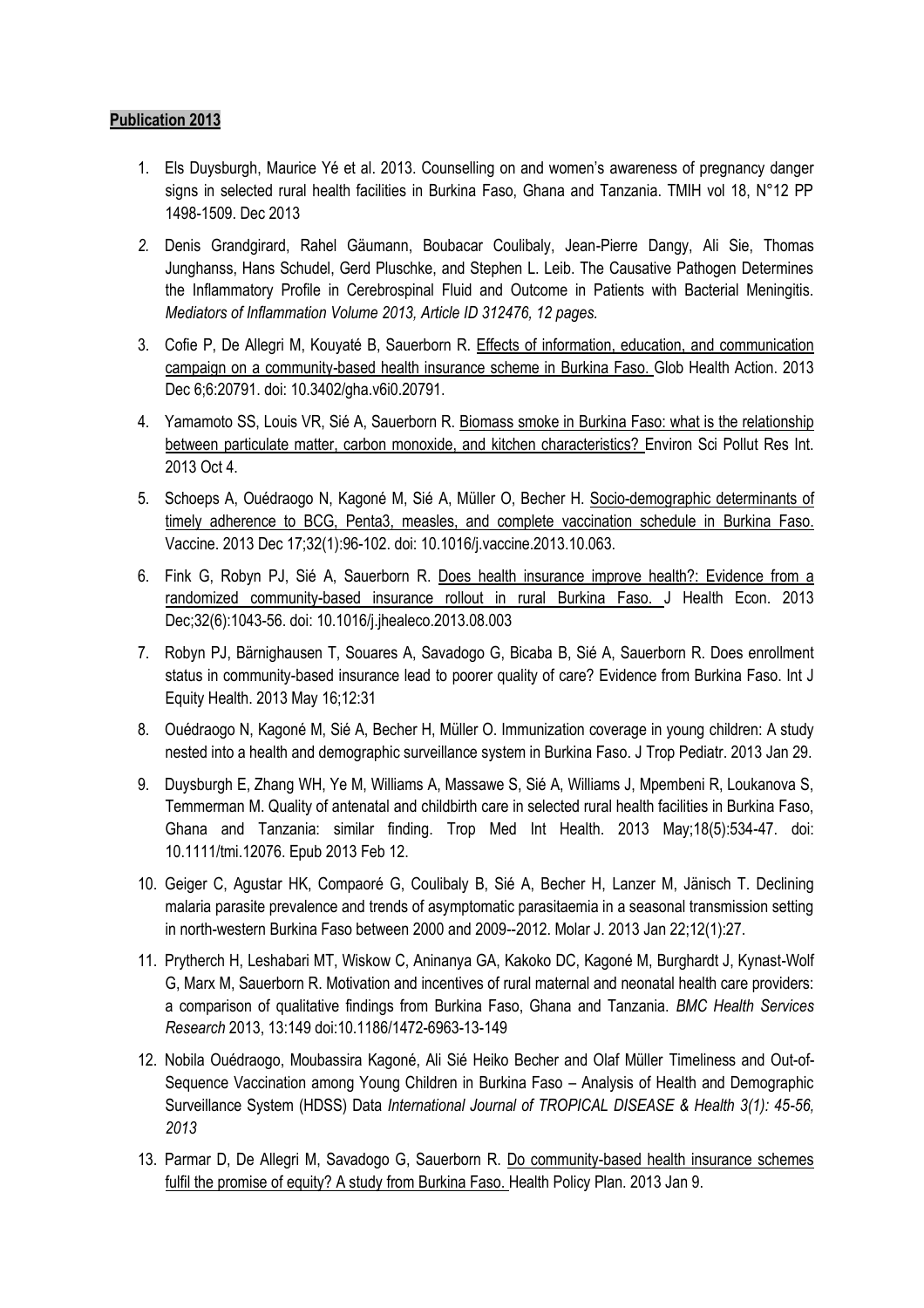- 14. Dalaba, M. A., Akweongo, P., Savadogo, G., Saronga, H., Williams, J., Sauerborn, R., … Loukanova, S. (2013). Cost of maternal health services in selected primary care centres in Ghana: a step down allocation approach. BMC health services research, 13(1), 287. doi:10.1186/1472-6963-13-287
- 15. Savadogo, G., Souares, A., Sié, A., & Sauerborn, R. (2013). Les indigents et la mutuelle de santé de Nouna (Province de la Kossi). In Les indigents et les politiques de santé en Afrique: Expériences et enjeux conceptuels (Investigat., pp. 407–425). Louvain la neuve: Editions Academia l'Harmattan.
- 16. Nicole Atchessi, Louis Niamba, David Zombré (2013). Le principe d'autonomie individuelle et le respect de la hiérarchie : La situation particulière des agents de santé participant à une recherche au Burkina Faso. Bioethique online Etude de cas. (http://bioethiqueonline.ca/2/22 )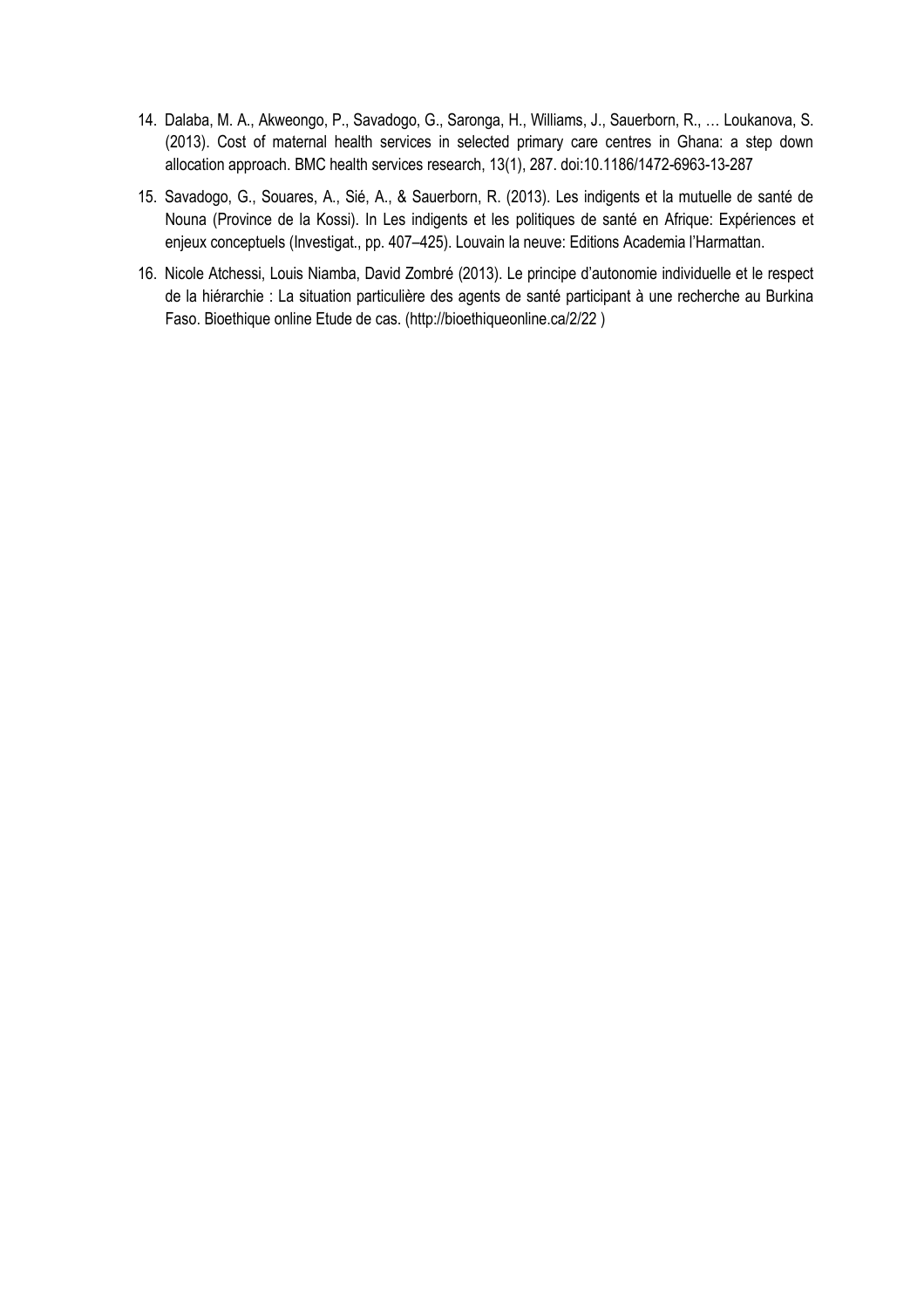- 1. Huber CA, Pflüger V, Hamid A-WM, Forgor AA, Hodgson A, Sié A, Junghanss T, Pluschke G.. Lack of antigenic diversification of major outer membrane proteins during clonal waves of Neisseria meningitidis serogroup A colonization and disease. Pathogens and Disease. 2012;n/a-n/a.
- 2. Zirkel J, Cecil A, Schäfer F, Rahlfs S, Ouedraogo A, Xiao K, Sawadogo S, Coulibaly B, Becker K, Dandekar T. Analyzing Thiol-Dependent Redox Networks in the Presence of Methylene Blue and Other Antimalarial Agents with RT-PCR-Supported in silico Modeling. Bioinform Biol Insights. 2012;6:287-302. doi: 10.4137/BBI.S10193. Epub 2012 Dec 3.
- 3. Eric Diboulo, Ali Sié, Joacim Rocklov, Louis Niamba, Maurice Yé, Cheik Bagagnan, Rainer Sauerborn. Weather and Mortality: a 10 years retrospective analysis of the Nouna Health and Demographic Surveillance System (HDSS), Burkina Faso. Glob Health Action 2012, 5: 19078
- 4. Prytherch H, Leshabari MT, Wiskow C, Aninanya GA, Kakoko DC, Kagoné M, Burghardt J, Kynast-Wolf G, Marx M, Sauerborn R. The challenges of developing an instrument to assess health provider motivation at primary care level in rural Burkina Faso, Ghana and Tanzania. Glob Health Action. 2012 Oct 1;5:1-18.
- 5. Blomstedt Y, Souares A, Niamba L, Sie A, Weinehall L, Sauerborn R. Measuring self-reported health in low-income countries: piloting three instruments in semi-rural Burkina Faso. Glob Health Action. 2012;5.
- 6. Robyn PJ, Bärnighausen T, Souares A, Savadogo G, Bicaba B, Sié A, Sauerborn R. Health worker preferences for community-based health insurance payment mechanisms: a discrete choice experiment. BMC Health Services Research 2012 Jun 14;12(1):159.
- 7. De Allegri M, Louis VR, Tiendrébeogo J, Souares A, Yé M, Tozan Y, Jahn A, Mueller O. Moving towards universal coverage with malaria control interventions: achievements and challenges in rural Burkina Faso. Int J Health Plann Manage. 2012 Jun 11. doi:
- 8. Ramroth H, Lorenz E, Rankin JC, Fottrell E, Yé M, Neuhann F, Ssennono M, Sié A, Byass P, Becher H. Cause of death distribution with InterVA and physician coding in a rural area of Burkina Faso. Trop Med Int Health. 2012 Jul;17(7):904-13.
- 9. Louis VR, Bals J, Tiendrebéogo J, Bountogo M, Ramroth H, De Allegri M, Traoré C, Beiersmann C, Coulibaly B, Yé M, Jahn A, Becher H, Müller O. Long-term effects of malaria prevention with insecticidetreated mosquito nets on morbidity and mortality in African children: randomised controlled trial. Trop Med Int Health. 2012 Apr 23.
- 10. Beiersmann C, Bountogo M, Tiendrébeogo J, Louis VR, Gabrysch S, Yé M, Jahn A, Müller O. Malnutrition in young children of rural Burkina Faso: comparison of survey data from 1999 with 2009. Trop Med Int Health. 2012 Apr 23.
- 11. Peter Dambach, Vanessa Machault, Jean-Pierre Lacaux, Cecile Vignolles, Ali Sie and Rainer Sauerborn. Utilization of combined remote sensing techniques to detect environmental variables influencing malaria vector densities in rural West Africa. International Journal of Health Geographics 2012, 11:8
- 12. Robyn PJ, Fink G, Sié A, Sauerborn R. Health insurance and health-seeking behaviour: Evidence from a randomized community-based insurance rollout in rural Burkina Faso. Soc Sci Med. 2012 Jan 21.
- 13. Tiba F, Nauwelaers F, Traoré S, Coulibaly B, Ouedraogo T, Compaoré A, Kräusslich HG, Böhler T. Immune Reconstitution During the First Year of Antiretroviral Therapy of HIV-1-Infected Adults in Rural Burkina Faso. Open AIDS J. 2012;6:16-25.
- 14. Rankin JC, Lorenz E, Neuhann F, Ye M, Sie A, Becher H, Ramroth H. Exploring the role narrative freetext plays in discrepancies between physician coding and the InterVA regarding determination of malaria as cause of death, in a malaria holo-endemic region. Malar J. 2012 Feb 21;11(1):51.
- 15. Traoré I., Sié A., Coulibaly B., Yé M., Karthe D., Kappas M., (2012), "Rapid screening and mapping of urinary schistosomiasis prevalence at the village scale in the Sourou Valley, Burkina Faso: Adapting the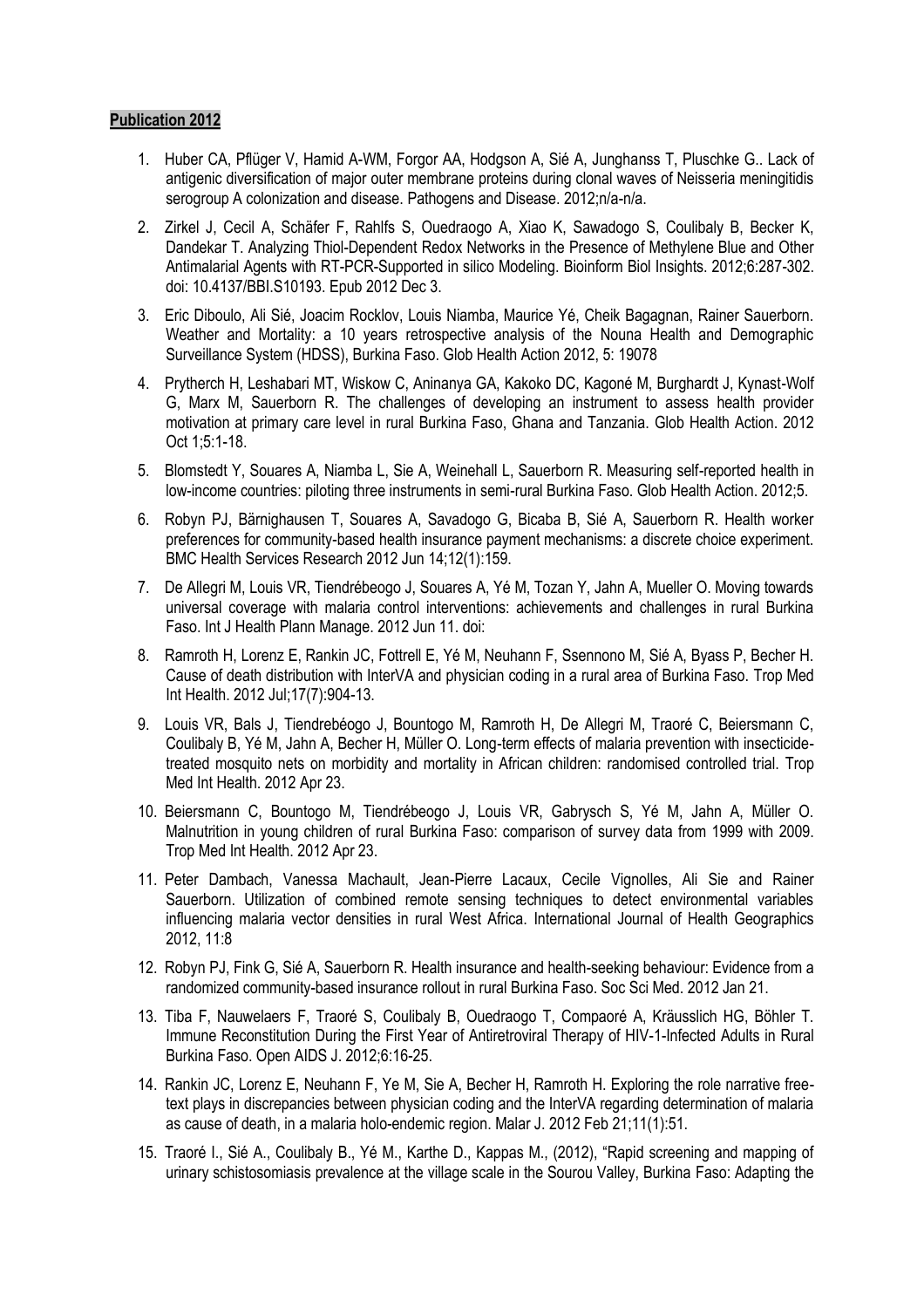school-base questionnaire method", in M. Kappas, U. Groß, D. Kelleher, (eds.) Global Health. A Challenge for Interdisciplinary Research ; Universitätverlage Göttingen, pp. 255-281.

- 16. Karthe D., Traoré I., Sié A., Kappas M., (2012), "Malaria in Kossi Province, Burkina Faso: An investigation of spatio-temporal incidence pattern", in M. Kappas, U. Groß, D. Kelleher, (eds.) Global Health. A Challenge for Interdisciplinary Research ; Universitätverlage Göttingen, pp. 305-320.
- 17. De Allegri M, Ridde V, Louis VR, Sarker M, Tiendrebéogo J, Yé M, Müller O, Jahn A. The impact of targeted subsidies for facility-based delivery on access to care and equity - Evidence from a opulationbased study in rural Burkina Faso. J Public Health Policy. 2012 Nov;33(4):439-53.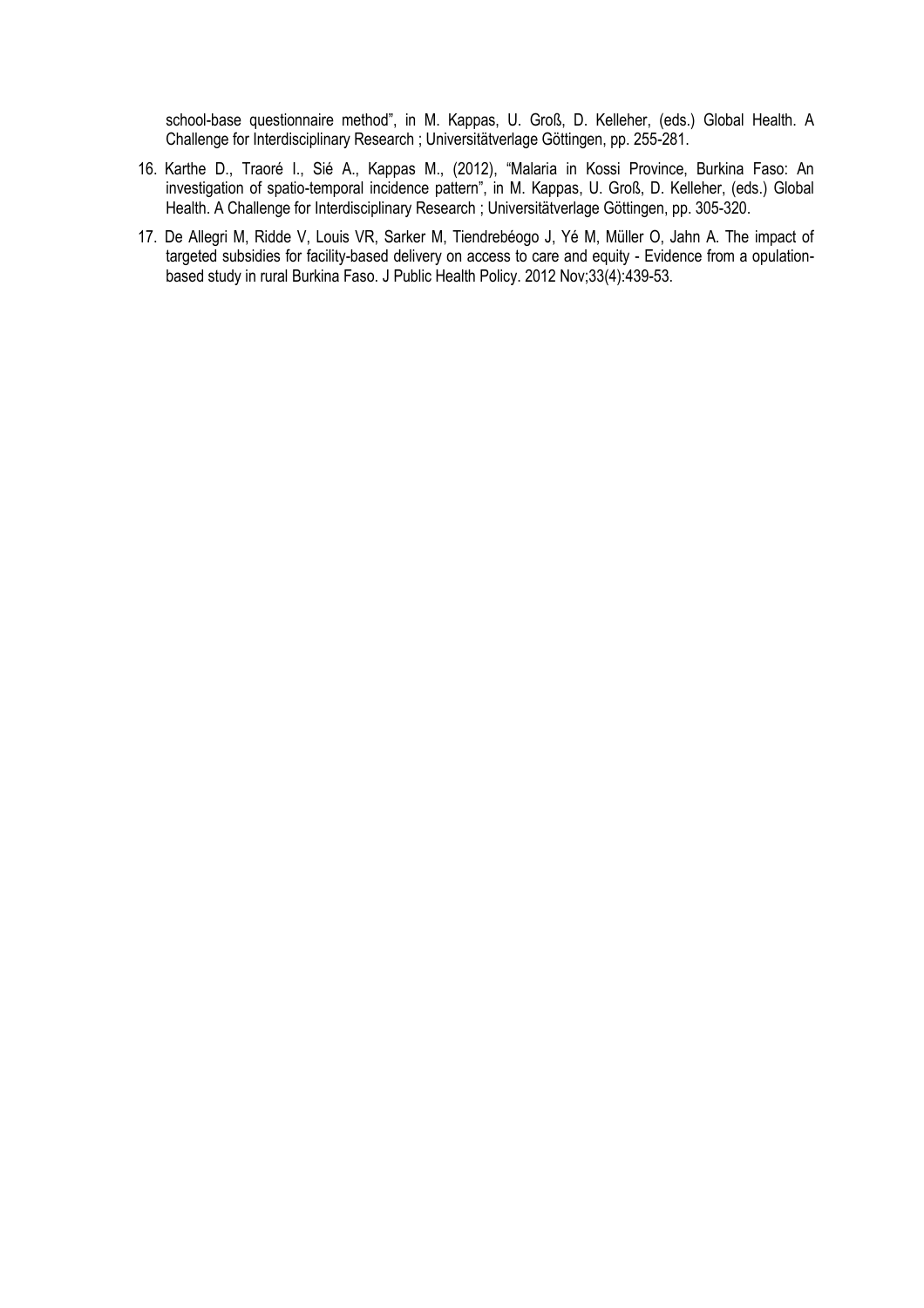- 1. *Yé M, Diboulo E, Niamba L, Sié A, Coulibaly B, Bagagnan C, Dembélé J, Ramroth H.* An improved method for physician-certified verbal autopsy reduces the rate of discrepancy: experiences in the Nouna Health and Demographic Surveillance Site (NHDSS), Burkina Faso. Popul Health Metr. 2011 Aug 4;9:34.
- 2. *Robyn PJ, Hill A, Liu Y, Souares A, Savadogo G, Sié A, Sauerborn R.* Econometric analysis to evaluate the effect of community-based health insurance on reducing informal self-care in Burkina Faso. Health Policy Plan. 2011 Mar 16. [Epub ahead of print]
- 3. *Schoeps A, Gabrysch S, Niamba L, Sié A, Becher H.* The effect of distance to health-care facilities on childhood mortality in rural Burkina Faso. Am J Epidemiol. 2011 Mar 1;173(5):492-8. Epub 2011 Jan 24.
- 4. *Beiersmann C, Bountogo M, Tiendrébeogo J, De Allegri M, Louis VR, Coulibaly B, Yé M, Mueller O.* Falciparum malaria in young children of rural Burkina Faso: comparison of survey data in 1999 with 2009. Malar J. 2011 Oct 11;10:296.
- 5. *Parmar D, Reinhold S, Souares A, Savadogo G, Sauerborn R.* Does Community-Based Health Insurance Protect Household Assets? Evidence from Rural Africa.
- 6. Health Serv Res. 2011 Sep 23. doi: 10.1111/j.1475-6773.2011.01321.x. [Epub ahead of print] PMID:
- 7. *Traoré, I., Ouédraogo, F.C., Yé, M., Sié, A., Karthe, D. (2011).* Distribution spatiale de la mortalité palustre dans le district sanitaire de Nouna au nord-ouest du Burkina Faso. Journal African des Sciences de l'Environnement 1 (1), 27 – 49
- 8. *Janina Zirkel, Alexander Cecil, Frauke Schäfer, Stefan Rahlfs, Arsen Ouedraogo, Ke Xiao, Salem Sawagogo, Boubacar Coulibaly, Katja Becker and Thomas Dandekar*. Analyzing thiol-dependent redox networks in the presence of methylene blue and other anti- malarial agents with RT-PCR- supported in silico modeling. Malaria Journal
- 9. *Sanou A, Kouyaté B, Bibeau G, Nguyen VK.* Evaluability Assessment of an immunization improvement strategy in rural Burkina Faso: intervention theory versus reality, information need and evaluations. Eval Program Plann. 2011 Aug;34(3):303-15.
- 10. *Tiba F, Nauwelaers F, Sangaré L, Coulibaly B, Kräusslich HG, Böhler T.* Activation and maturation of peripheral blood T cells in HIV-1-infected and HIV-1-uninfected adults in Burkina Faso: a cross-sectional study. J Int AIDS Soc. 2011 Dec 17;14:57.
- 11. *Sarker M, Conrad P, Schmid G, Tientrebeogo J, Moses A, Kirenga S, Neuhann F, Müller O.* Compliance with focused antenatal care services: do health workers in rural Burkina Faso, Uganda and Tanzania perform all ANC procedures? Trop Med Int Health. 2011, Dec 8. doi: 10.1111/j.1365-3156.2011.02923.x.
- 12. *Tiba F, Nauwelaers F, Sangare L, Coulibaly B, Mrosek V, Kräusslich HG, Böhler T.* Constitutive activation and accelerated maturation of peripheral blood T cells in healthy adults in Burkina faso compared to Germany: the case of malaria? Eur J Med Res. 2011 Dec 2;16(12):519-25.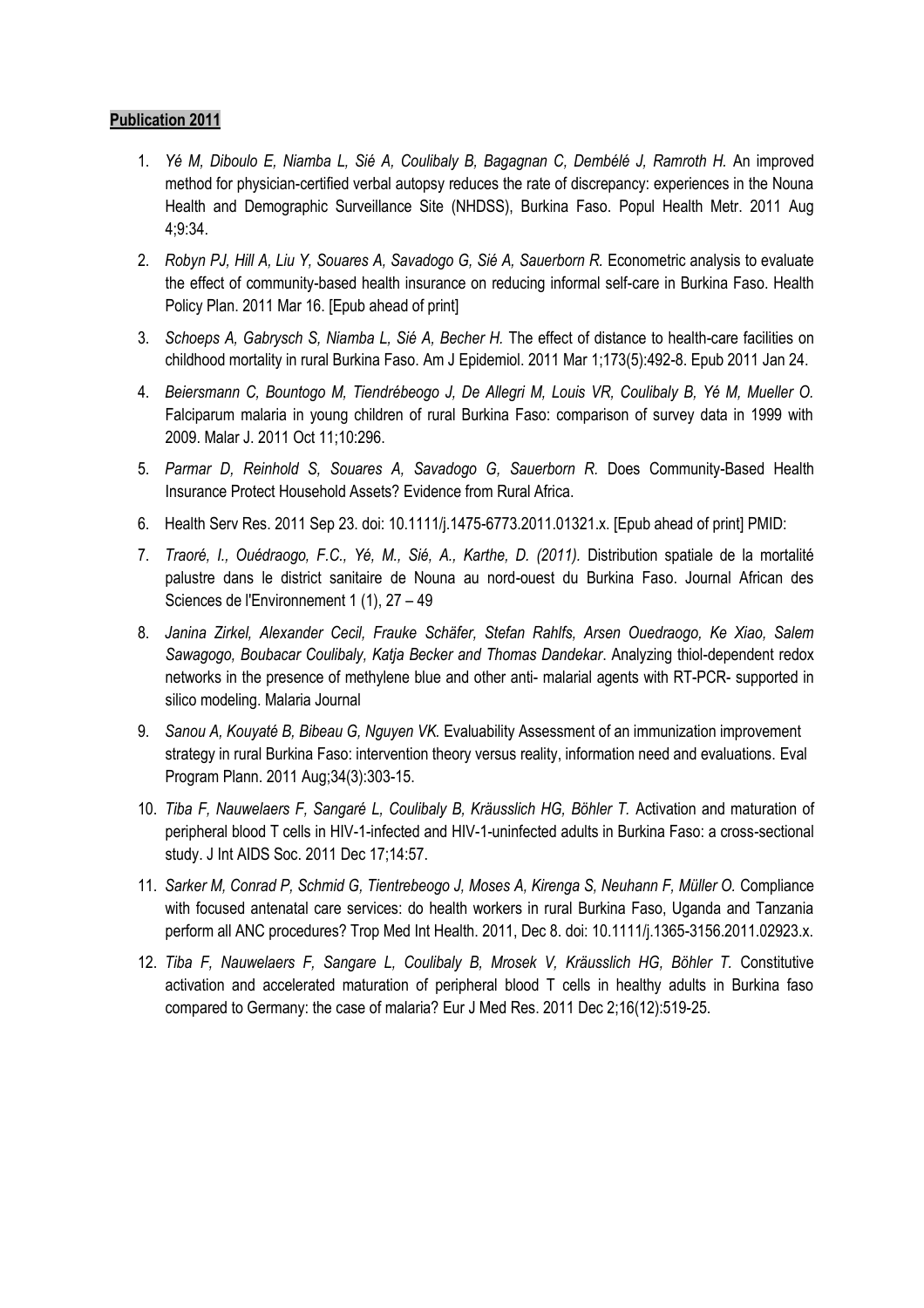- 1. *Sié A, Louis VR, Gbangou A, Müller O, Niamba L, Stieglbauer G, Yé M, Kouyaté B,Sauerborn R, Becher H.* The Health and Demographic Surveillance System (HDSS) in Nouna, Burkina Faso, 1993-2007. Global Health Action. 2010 Sep 14; 3. doi:10.3402/gha.v3i0.5284.
- 2. *Bountogo M, Zoungrana A, Coulibaly B, Klose C, Mansmann U, Mockenhaupt FP, Burhenne J, Mikus G, Walter-Sack I, Schirmer RH, Sié A, Meissner P, Müller O.* Efficacy of methylene blue monotherapy in semi-immune adults with uncomplicated falciparum malaria: a controlled trial in Burkina Faso. Trop Med Int Health. 2010 Jun; 15(6):713-7.
- 3. *Kynast-Wolf G, Preuß M, Sié A, Kouyaté B, Becher H.* Seasonal patterns of cardiovascular disease mortality of adults in Burkina Faso, West Africa. Trop Med Int Health. 2010 Jul 27
- *4. Souares A, Savadogo G, Dong H, Parmar D, Sié A, Sauerborn R.* Using community wealth ranking to identify the poor for subsidies: a case study of community based healthh insurance in Nouna, Burkina Faso. Health Soc Care Community. 2010 Jul; 18(4):363-8. Epub 2010 Feb 18*.*
- *5. Yamamoto SS, Souares A, Sié A, Sauerborn R.* Does Recent Contact With a Health Care Provider Make a Difference in Malaria Knowledge? J Trop Pediatr. 2010 Mar 8*.*
- 6. *Danquah I, Coulibaly B, Meissner P, Petruschke I, Müller O, Mockenhaupt FP.* Selection of pfmdr1 and pfcrt alleles in amodiaquine treatment failure in north-western Burkina Faso. Acta Trop. 2010 Apr;114(1):63-6.
- 7. *Manuela De Allegri Valéry Ridde, Valérie R. Louis, Malabika Sarker, Justin Tiendrebéogo, Maurice Yé, Olaf Müller and Albrecht Jahn.* Determinants of utilisation of maternal care services after the reduction of user fees – An experience in rural Burkina Faso. doi:10*.*1016/j*.*healthpol.2010.10.010
- 8. *Sanou A, Kouyaté B, Bibeau G, Nguyen VK.* Evaluability Assessment of an immunization improvement strategy in rural Burkina Faso: intervention theory versus reality, information need and evaluations. Eval Program Plann. 2011 Aug;34(3):303-15. Epub 2010 Nov 13.
- 9. *Jaakko yrjö-koskinen, Moubassira Kagoné, Aurélia Souares, Rainer Sauerborn.* The influence of organizational culture on information use in decision making within government health services in rural Burkina Faso. Nordic Journal of African Studies 19(4): 250–273 (2010)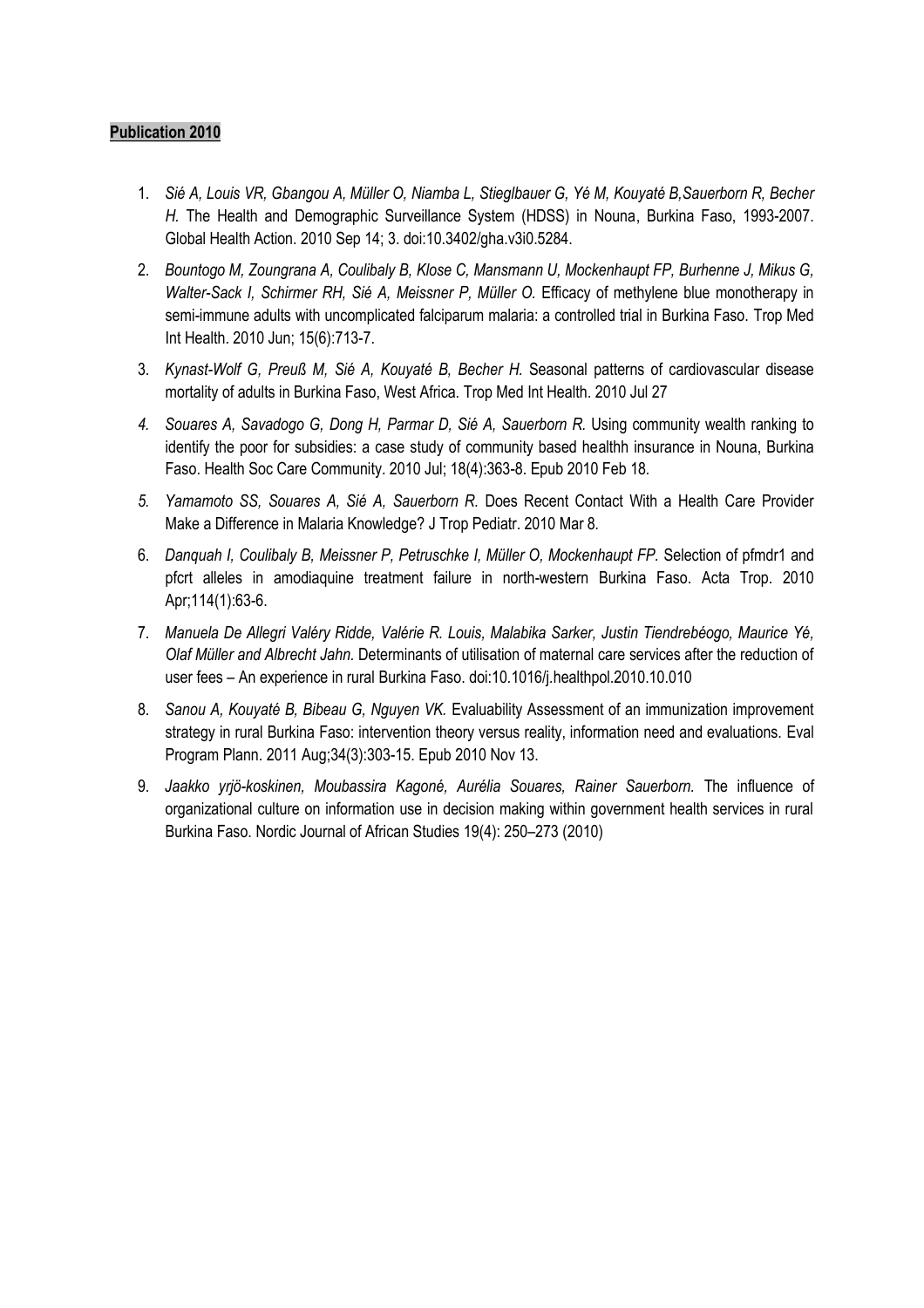- 1. De Allegri Manuela; Sauerborn Rainer; Kouyaté Bocar; Flessa Steffen. Tropical medicine & international health Community health insurance in sub-Saharan Africa: what operational difficulties hamper its successful development? $\frac{1}{15}$ M & IH 2009;14(5):586-96.
- 2. Dugas M, Dubé E, Kouyaté B, Sanou A, Bibeau G. Portrait of a lengthy vaccination trajectory in Burkina Faso: from cultural acceptance of vaccines to actual immunization. BMC Int Health Hum Rights. 2009 Oct 14;9 Suppl 1:S9.
- 3. Sanou A, Simboro S, Kouyaté B, Dugas M, Graham J, Bibeau G. Assessment of factors associated with complete immunization coverage in children aged 12-23 months: a cross-sectional study in Nouna district, Burkina Faso. BMC Int Health Hum Rights. 2009 Oct 14;9 Suppl 1:S10.
- 4. Böhler T, Mrosek V, Müller K, Schnitzler P, Hartmann M, Ouedraogo T, Coulibaly B, Sié A, Bartonova V, Tebit DM, Kräusslich HG. Cross-Clade Recognition of HIV-1 CAp24 by CD4 T Cells in HIV-1-Infected Individuals in Burkina Faso and Germany. Open AIDS J. 2009 Jan 23;3:4-7.
- 5. Coulibaly B, Zoungrana A, Mockenhaupt FP, Schirmer RH, Klose C, Mansmann U, Meissner PE, Müller O. Strong gametocytocidal effect of methylene blue-based combination therapy against falciparum malaria: a randomised controlled trial. PLoS One. 2009;4(5):e5318. Epub 2009 May 5.
- 6. Hofmann J, De Allegri M, Sarker M, Sanon M, Böhler T. Breast milk as the "water that supports and preserves life"--socio-cultural constructions of breastfeeding and their implications for the prevention of mother to child transmission of HIV in sub-Saharan Africa. Health Policy. 2009 Mar;89(3):322-8. Epub 2008 Aug 3.
- 7. Müller O, Sié A, Meissner P, Schirmer RH, Kouyaté B. Artemisinin resistance on the Thai-Cambodian border. Lancet. 2009 Oct 24;374(9699):1419.
- 8. Müller O, Yé M, Louis VR, Sié A. Malaria in sub-Saharan Africa. Lancet. 2009 Jan 10;373(9658):122.
- 9. Gnawali DP, Pokhrel S, Sié A, Sanon M, De Allegri M, Souares A, Dong H, Sauerborn R. The effect of community-based health insurance on the utilization of modern health care services: evidence from Burkina Faso. Health Policy. 2009 May;90(2-3):214-22. Epub 2008 Nov 25.
- 10. Heribert Ramroth, Robert P. Ndugwa, Olaf Müller, Yazoumé Yé, Ali Sié, Bocar Kouyaté, Heiko Becher. Decreasing childhood mortality and increasing proportion of malaria deaths in rural Burkina Faso. Glob Health Action. 2009 Apr 15;2. doi: 10.3402/gha.v2i0.1909.
- 11. Karthe D., Traoré I. "Geographic Pattern of Malaria Transmission: a Case Study from Kossi Province, Burkina Faso". GEOÖKÖ, volume 30, 43-64, 2009.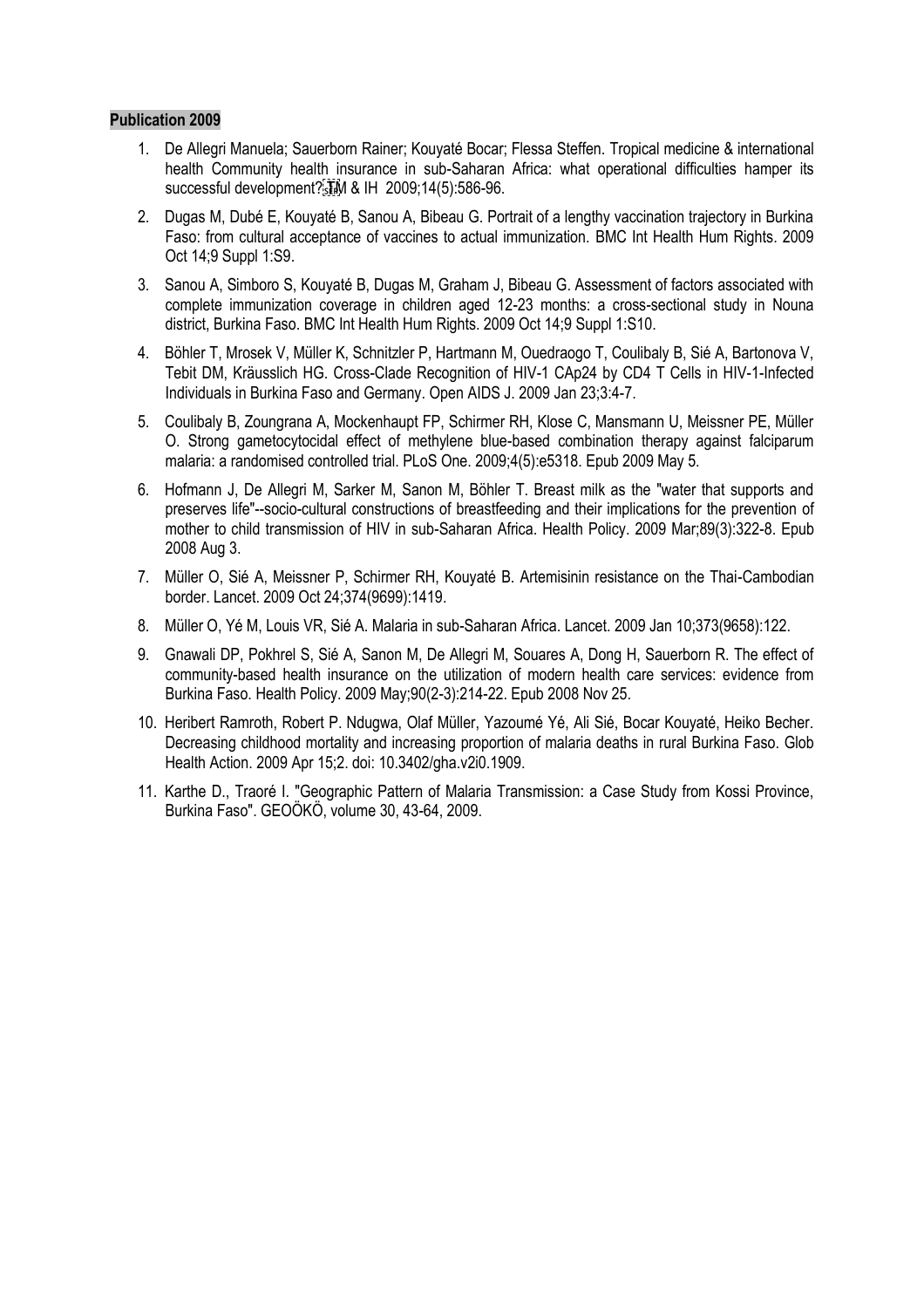- 1. Sié A, Pflüger V, Coulibaly B, Dangy JP, Kapaun A, Junghanss T, Pluschke G, Leimkugel J. ST2859 serogroup A meningococcal meningitis outbreak in Nouna Health District, Burkina Faso: a prospective study. Trop Med Int Health. 2008 Jun;13(6):861-8.
- 2. M. Tipke, S. Diallo, B. Coulibaly, D. Störzinger, T. Hoppe-Tichy, A. Sie, O. Müller. Substandard antimalarial drugs in Burkina Faso. Malar J. May 2008; 7: 95.
- 3. K. Pfeiffer, F. Some, O. Müller, A. Sie, B. Kouyaté, W. E. Haefeli, A. Zoungrana, L. L. Gustafsson, G. Tomson, R. Sauerborn. Clinical diagnosis of malaria and the risk of chloroquine self-medication in rural health centres in Burkina Faso. Trop Med Int Health. 2008 Mar;13(3):418-26.
- 4. Zoungrana A, Coulibaly B, Sié A, Walter-Sack I, Mockenhaupt FP, et al (2008). Safety and efficacy of methylene blue combined with artesunate or amodiaquine for uncomplicated falciparum malaria: a randomized controlled trial from Burkina Faso. PLoS ONE. 2008 Feb 20;3(2):e1630.
- 5. Becher, Heiko; Kynast-Wolf, Gisela; Sié, Ali; Ndugwa, Robert; Ramroth, Heribert; Kouyaté, Bocar; Müller, Olaf. Patterns of malaria cause specific and all cause mortality in a malaria endemic area of West Africa Am J Trop Med Hyg, Jan 2008; 78:106-113
- 6. Robert P Ndugwa, Heribert Ramroth, Olaf Müller, Momodou Jasseh, Ali Sié, Bocar Kouyaté, Brian Greenwood and Heiko Becher. Comparison of all-cause and malaria-specific mortality from two West African countries with different malaria transmission patterns Malaria Journal 2008, 7:15 (18 Jan 2008)
- 7. Mandi G, Mockenhaupt FP, Coulibaly B, Meissner P, Müller O. Efficacy of amodiaquine in the treatment of uncomplicated falciparum malaria in young children of rural north-western Burkina Faso. (2008) Malar J. 17 ;7 :58
- 8. H. Dong, A. Gbangou, M. de Allegri, S. Pokhrel, R. Sauerborn (2008). The differences in characteristics between health-care users and non-users : implication for introducing community-based health insurance in Burkina Faso. European Journal Health Economic 9 : 41-50 (epub)
- 9. Müller O, De Allegri M, Becher H, Tiendrebogo J, Beiersmann C, et al. (2008) Distribution Systems of Insecticide-Treated Bed Nets for Malaria Control in Rural Burkina Faso: Cluster-Randomized Controlled Trial. PLoS ONE 3(9): e3182. doi:10.1371/journal.pone.0003182
- 10. T. Böhler, G. Kynast-Wolf, B. Coulibaly, A. Sié, A. Kapaun (2008). Gender-specific distribution of haematological parameters in adults living in Nouna, Burkina Faso. The Open Hematology Journal, 2008, 2, 1-4
- 11. B. Kouyaté, F. Somé, A. Jahn, B. Coulibaly, J. Eriksen, R. Sauerborn, L. Gustafsson, G. Tomson, H. Becher, O. Müller (2008). Process and effects of a community intervention on malaria in rural Burkina Faso : randomized controlled trial. Malaria Journal 7(50) (epub)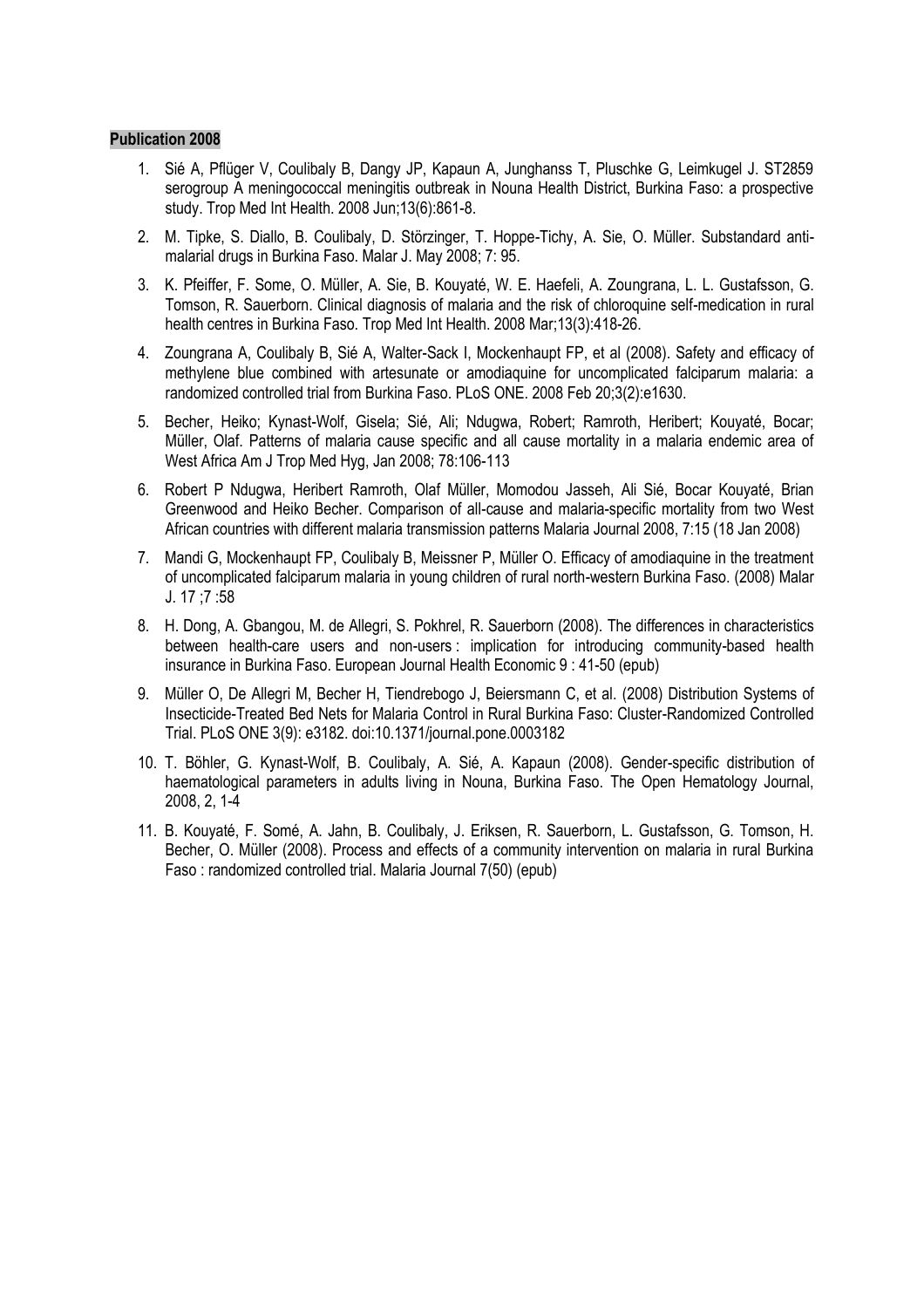- 1. Becher H, Kynast-Wolf G, Sié A, Ndugwa R, Ramroth H, Kouyaté B, Müller O.(2007) Patterns of malaria, cause- specific and all cause mortality in a malaria endemic area of West Africa. AJTMH-07- 0136.R1
- 2. Beiersmann C, Sanou A, Wladarsch E, De Allegri M, Kouyaté B, Müller O. (2007) Malaria in rural Burkina Faso: local illness concepts, patterns of traditional treatment and influence on health-seeking behaviour. Malaria Journal 6: 106
- 3. Boehler T, von Au M, Klose N, Müller K, Coulibaly B, Nauwelaers F., Spengler H.P., Kynast-Wolf G., Kräusslich H.-G. (2007). Evaluation of a simplified dualplatform flow cytometric method for measurement of lymphocyte subsets and T-cell maturation phenotypes in the population of Nouna, Burkina Faso. Clin Vaccine Immunol 14(6):775-781
- 4. De Allegri M, Sarker M, Hofmann J, Sanon M, Böhler T. (2007) A qualitative investigation into knowledge, beliefs, and practices surrounding mastitis in sub-Saharan Africa: what implications for vertical transmission of HIV? BMC Public Health. Feb 23,7:22
- 5. Dong H, Gbangou A, De Allegri M, Pokhrel S and Sauerborn R. (2007) The differences in characteristics between health-care users and non-users – Implication for introducing community-based health insurance in Burkina Faso. Eur J Health Econ. DOI 10.1007/s10198-006-0031-4
- 6. Fottrell E, Byass P, Ouedraogo TW, Tamini C, Gbangou A, Sombie I, Hogberg U, Witten KH, Bhattacharya S, Desta T, Deganus S, Tornui J, Fitzmaurice AE, Meda N, Graham WJ. (2007) Revealing the burden of maternal mortality: a probabilistic model for determining pregnancy-related causes of death from verbal autopsies. Popul Health Metr. Feb 8; 5:1.
- 7. Garenne M, Becher H, Ye Y, Kouyate B, Muller O. (2007) Sex-specific responses to zinc supplementation in Nouna, Burkina Faso. J Pediatr Gastroenterol Nutr. 2007 May;44(5):619-28.
- 8. Klose N, Coulibaly B, Tebit DM, Nauwelaers F, Spengler HP, Kynast-Wolf G, Kouyaté B, Kräusslich H.- G., Boehler T. (2007) Immunohematological reference values for healthy adults in Burkina Faso. Clin Vaccine Immunol 14(6):782-784
- 9. Kouyaté B, Sié A, Yé M, De Allegri M, Müller O. (2007) The great failure of malaria control in Africa: a district perspective from Burkina Faso. PLoS Med 4(6): e127. doi:10.1371/journal.pmed.0040127. www.plosmedicine.org
- 10. Meissner P, Mandi G, Mockenhaupt F, Witte S, Coulibaly B, Mansmann U, Frey C, Schirmer RH, Müller O. Marked differences in the prevalence of chloroquine resistance between urban and rural communities in Burkina Faso, Acta Trop. 2008 Jan;105(1):81-6. Epub 2007 Aug 15.
- 11. Müller O, Becher H, Garenne M, Sié A, Kouyaté B. (2007). Malnutrition, zinc deficiency and malaria in Africa. The Lancet 369:2155-2156
- 12. Müller O, Zoungrana A, Meissner P, Coulibaly B, Traoré S, Sié A, Walter- Sack I, Schirmer RH, Becher H, Kouyaté B. (2007) Safety and efficacy of méthylène blue combined with artesunate or amodiaquine for uncomplicated falciparum malaria: a randomized controlled trial from Burkina Faso. Tropical Medicine & International Health 12 (supplément 1): 101-102
- 13. Ndugwa RP, Muller O, Kouyate B, Becher H, Ramroth H. (2007). Improving malaria mortality estimates for rural Africa by adding further studies. Int J Epidemiol : 36(1):242-243
- 14. Sanon M, Mandi G, De Allegri M, Schirmer H, Meissner P, Müller O. (2007) Attitudes regarding colouration effects associated with methylene blue malaria treatment in a rural community of Burkina Faso. Curare 30: 27-34
- 15. Sarker M, Aboubakary S, Snow R, Jean G, Gondos A. (2007) Determinants of HIV counseling and testing participation in a Prevention of Mother-to-Child Transmission program in rural Burkina Faso. Tropical medicine & International Health 2007 December 12 (12) 1475–1483)
- 16. Su TT, Sanon M, Flessa S. (2007) Assessment of indirect cost-of-illness in a subsistence farming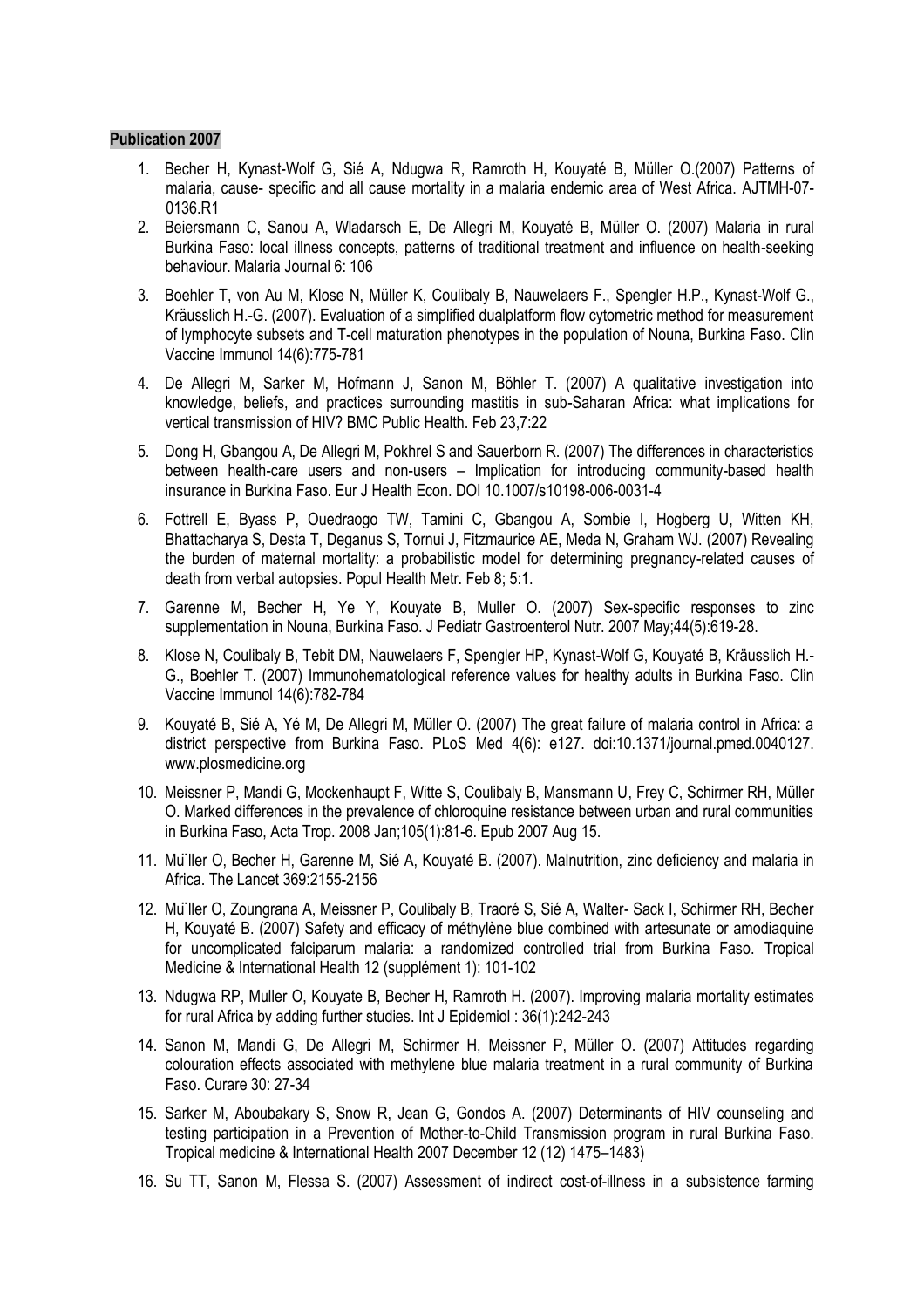society by using different valuation methods. Health Policy. 2007 Oct; 83 (2-3):353-62. Epub 2007 Mar 26

- 17. Ye Y, Louis VR, Simboro S, Sauerborn R. (2007) Effect of meteorological factors on clinical malaria risk among children: an assessment using village-based meteorological stations and communitybased parasitological survey. BMC Public Health. Jun 8; 7:101
- 18. Ye Y, Sauerborn R, Seraphin S, Hoshen M. (2007) Using modelling to assess the risk of malarial infection during the dry season, on a local scale in an endemic area of rural Burkina Faso. Ann Trop Med Parasitol. Jul;101(5):375-89
- 19. Yé Y, Traoré C, Meissner P, Coulibaly B, Becher H, Müller O. (2007) Ability of mothers to diagnose fever and anaemia in their young children in a malaria-endemic region of West Africa. Ann Trop Med Parasitol. Jun; 101(4):297-303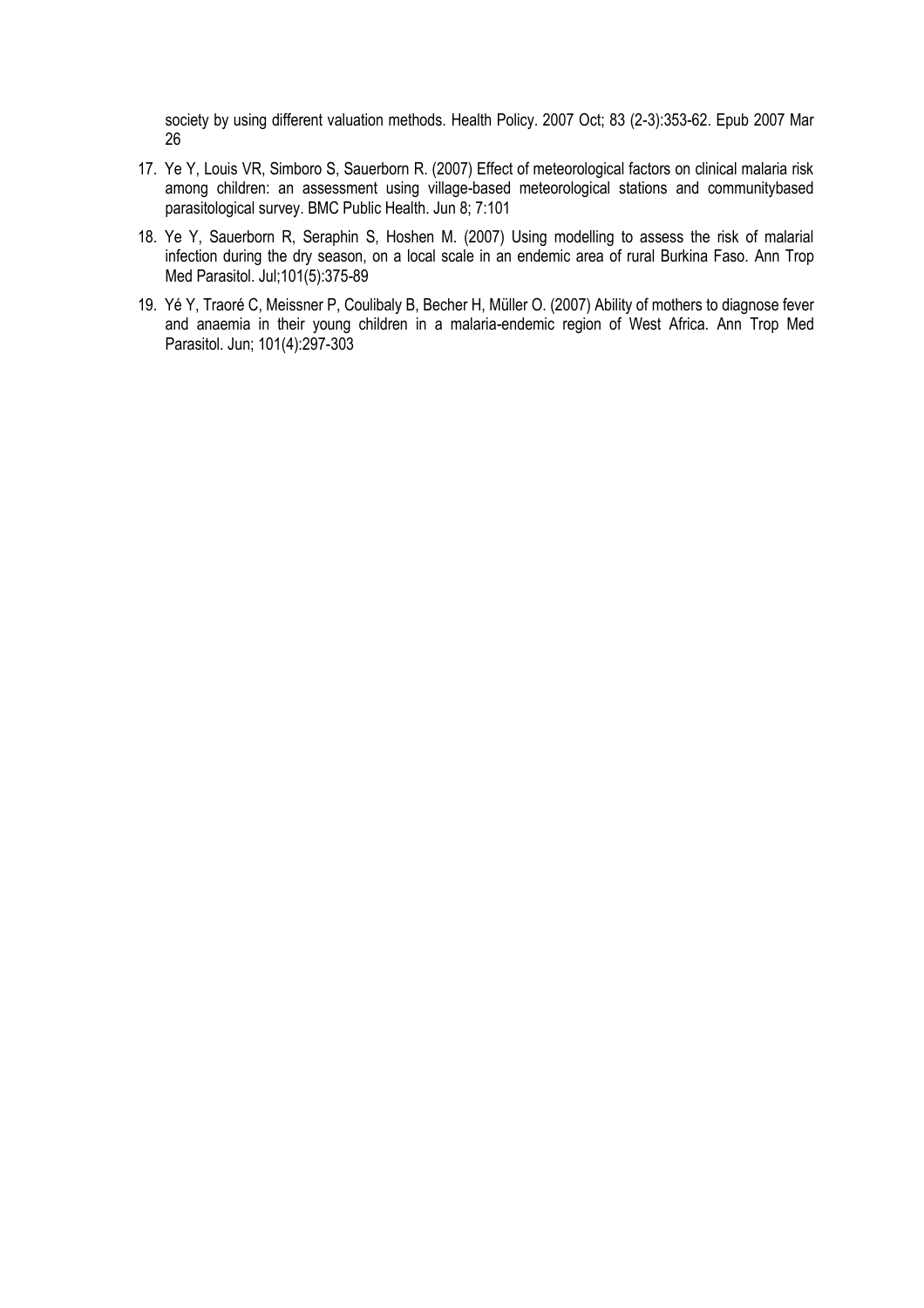- 1. Meissner P, Mandi G, Coulibaly B, Witte S, Tapsoba T, Mansmann U, Rengelshausen J, Schiek W, Jahn A, Walter-Sack I, Mikus G, Burhenne J, Riedel KD, Schirmer H, Kouyaté B, Müller O (2006). Methylene blue for malaria in Africa: results from a dose-finding study in combination with chloroquine. Malaria Journal, 5: 84
- 2. Tebit DM, Ganame J, Sathiandee K, Nagabila Y, Coulibaly B, Krausslich HG (2006). Diversity of HIV in rural Burkina Faso. J Acquir Immune Defic Syndr. 2006 Oct 1;43(2):144-52.
- 3. Woehlbier U, Epp C, Kauth CW, Lutz R, Long CA, Coulibaly B, Kouyaté B, Arevalo-Herrera M, Herrera S, Bujard H (2006). Analysis of antibodies directed against merozoite surface protein 1 of the human malaria parasite Plasmodium falciparum. Infect Immun. 2006 Feb;74(2):1313-22.
- 4. Collenberg E, Ouedraogo T, Ganamé J, Fickenscher H, Kynast-Wolf G, Becher H, Kouyaté B, Kräusslich HG, Sangaré L, Tebit DM (2006). Seroprevalence of six different viruses among pregnant women and blood donors in rural and urban Burkina Faso: A comparative analysis. J Med Virol. 2006 May;78(5):683-92.
- 5. Frey C, Traoré C, De Allegri M, Kouyaté B, Müller O (2006). Compliance of young children with ITN protection in rural Burkina Faso. Malaria J 5: 70.
- 6. Müller O, Traore C, Kouyaté B, Ye Y, Frey C et al. (2006). Effects of insecticide-treated bed net protection during early infancy in an African area of intense malaria transmission: randomized controlled trial. Bull World Health Organ 84: 120-126.
- 7. [Ye Y, Hoshen M, Louis V, Seraphin S, Traore I, Sauerborn R](http://www.ncbi.nlm.nih.gov/sites/entrez?Db=pubmed&Cmd=ShowDetailView&TermToSearch=16451729&ordinalpos=2&itool=EntrezSystem2.PEntrez.Pubmed.Pubmed_ResultsPanel.Pubmed_RVDocSum) (2006). Housing conditions and Plasmodium falciparum infection: protective effect of iron-sheet roofed houses. Malar J. 2006 Feb 1;5:8.
- 8. [Stich A,](http://www.ncbi.nlm.nih.gov/entrez/query.fcgi?db=pubmed&cmd=Search&itool=pubmed_Abstract&term=%22Stich+A%22%5BAuthor%5D) [Oster N,](http://www.ncbi.nlm.nih.gov/entrez/query.fcgi?db=pubmed&cmd=Search&itool=pubmed_Abstract&term=%22Oster+N%22%5BAuthor%5D) [Abdel-Aziz IZ,](http://www.ncbi.nlm.nih.gov/entrez/query.fcgi?db=pubmed&cmd=Search&itool=pubmed_Abstract&term=%22Abdel%2DAziz+IZ%22%5BAuthor%5D) [Stieglbauer G,](http://www.ncbi.nlm.nih.gov/entrez/query.fcgi?db=pubmed&cmd=Search&itool=pubmed_Abstract&term=%22Stieglbauer+G%22%5BAuthor%5D) [Coulibaly B,](http://www.ncbi.nlm.nih.gov/entrez/query.fcgi?db=pubmed&cmd=Search&itool=pubmed_Abstract&term=%22Coulibaly+B%22%5BAuthor%5D) [Wickert H,](http://www.ncbi.nlm.nih.gov/entrez/query.fcgi?db=pubmed&cmd=Search&itool=pubmed_Abstract&term=%22Wickert+H%22%5BAuthor%5D) [McLean J,](http://www.ncbi.nlm.nih.gov/entrez/query.fcgi?db=pubmed&cmd=Search&itool=pubmed_Abstract&term=%22McLean+J%22%5BAuthor%5D) [Kouyate BA,](http://www.ncbi.nlm.nih.gov/entrez/query.fcgi?db=pubmed&cmd=Search&itool=pubmed_Abstract&term=%22Kouyate+BA%22%5BAuthor%5D) [Becher](http://www.ncbi.nlm.nih.gov/entrez/query.fcgi?db=pubmed&cmd=Search&itool=pubmed_Abstract&term=%22Becher+H%22%5BAuthor%5D)  [H,](http://www.ncbi.nlm.nih.gov/entrez/query.fcgi?db=pubmed&cmd=Search&itool=pubmed_Abstract&term=%22Becher+H%22%5BAuthor%5D) [Lanzer M.\(](http://www.ncbi.nlm.nih.gov/entrez/query.fcgi?db=pubmed&cmd=Search&itool=pubmed_Abstract&term=%22Lanzer+M%22%5BAuthor%5D)2006). Malaria in a holoendemic area of Burkina Faso: a cross-sectional study. Parasitol Res. 2006 May;98(6):596-9. Epub 2006 Jan 14.
- 9. Kynast-Wolf G, Hammer GP, Müller O, Kouyaté B, Becher H (2006). Season of death and birth predict patterns of mortality in Burkina Faso. Int J Epidemiol. 2006 Apr;35(2):427-35. Epub 2005 Aug 2.
- 10. [Winkler V, Gbangou A,](/auth:Winkler,V) [Kouyate B, B](/auth:Kouyate,B)echer H (2006). A Simple Method to Estimate Tobacco-related Lung Cancer Deaths Based on Smoking Prevalence Data. Methods Inf Med. 2006 ;45:397-403
- 11. [Jahn A,](http://www.ncbi.nlm.nih.gov/entrez/query.fcgi?db=pubmed&cmd=Search&itool=pubmed_Abstract&term=%22Jahn+A%22%5BAuthor%5D) [Kynast-Wolf G,](http://www.ncbi.nlm.nih.gov/entrez/query.fcgi?db=pubmed&cmd=Search&itool=pubmed_Abstract&term=%22Kynast%2DWolf+G%22%5BAuthor%5D) [Kouyate B,](http://www.ncbi.nlm.nih.gov/entrez/query.fcgi?db=pubmed&cmd=Search&itool=pubmed_Abstract&term=%22Kouyate+B%22%5BAuthor%5D) [Becher H](http://www.ncbi.nlm.nih.gov/entrez/query.fcgi?db=pubmed&cmd=Search&itool=pubmed_Abstract&term=%22Becher+H%22%5BAuthor%5D) (2006). Multiple pregnancy in rural Burkina Faso: frequency, survival, and use of health services. Acta Obstet Gynecol Scand. 2006;85(1):26-32.
- 12. [Hammer GP, Kouyaté B, Ramroth H, Becher H](http://www.ncbi.nlm.nih.gov/sites/entrez?Db=pubmed&Cmd=ShowDetailView&TermToSearch=16777046&ordinalpos=13&itool=EntrezSystem2.PEntrez.Pubmed.Pubmed_ResultsPanel.Pubmed_RVDocSum) (2006). Risk factors for childhood mortality in sub-Saharan Africa. A comparison of data from a Demographic and Health Survey and from a Demographic Surveillance System. Acta Trop. 2006 Jul;98(3):212-8. Epub 2006 Jun 13.
- 13. [Hammer GP, Somé F, Müller O, Kynast-Wolf G, Kouyaté B, Becher H.](http://www.ncbi.nlm.nih.gov/sites/entrez?Db=pubmed&Cmd=ShowDetailView&TermToSearch=16762069&ordinalpos=10&itool=EntrezSystem2.PEntrez.Pubmed.Pubmed_ResultsPanel.Pubmed_RVDocSum) (2006). Pattern of cause-specific childhood mortality in a malaria endemic area of Burkina Faso. Malar J. 2006 Jun 8;5:47.
- 14. [Pale A, Ladner J.](http://www.ncbi.nlm.nih.gov/sites/entrez?Db=pubmed&Cmd=ShowDetailView&TermToSearch=17116635&ordinalpos=6&itool=EntrezSystem2.PEntrez.Pubmed.Pubmed_ResultsPanel.Pubmed_RVDocSum) (2006). "Street" medication in Burkina Faso: local names, social relationships, and alleged therapeutic effects. Sante. 2006 Apr-Jun;16(2):113-7. French.
- 15. Su TT, Kouyaté B, Flessa S (2006). Catastrophic household expenditure for health care in a low-income society: a study from Nouna District, Burkina Faso. Bulletin of the World Health Organization 84(1): 21- 27
- 16. [De Allegri M, Sanon M, Sauerborn R.](http://www.ncbi.nlm.nih.gov/sites/entrez?Db=pubmed&Cmd=ShowDetailView&TermToSearch=16169645&ordinalpos=2&itool=EntrezSystem2.PEntrez.Pubmed.Pubmed_ResultsPanel.Pubmed_RVDocSum) (2006). "To enrol or not to enrol?": A qualitative investigation of demand for health insurance in rural West Africa. Soc Sci Med. 2006 Mar;62(6):1520-7. Epub 2005 Oct 5.
- 17. De Allegri M, Kouyaté B, Becher H, Gbangou A, Pokhrel S, Sanon M, Sauerborn R (2006). Understanding enrolment in community health insurance in sub-Saharan Africa: population based casecontrol study in rural Burkina Faso. Bulletin of WHO, Nov 2006, 84 (11).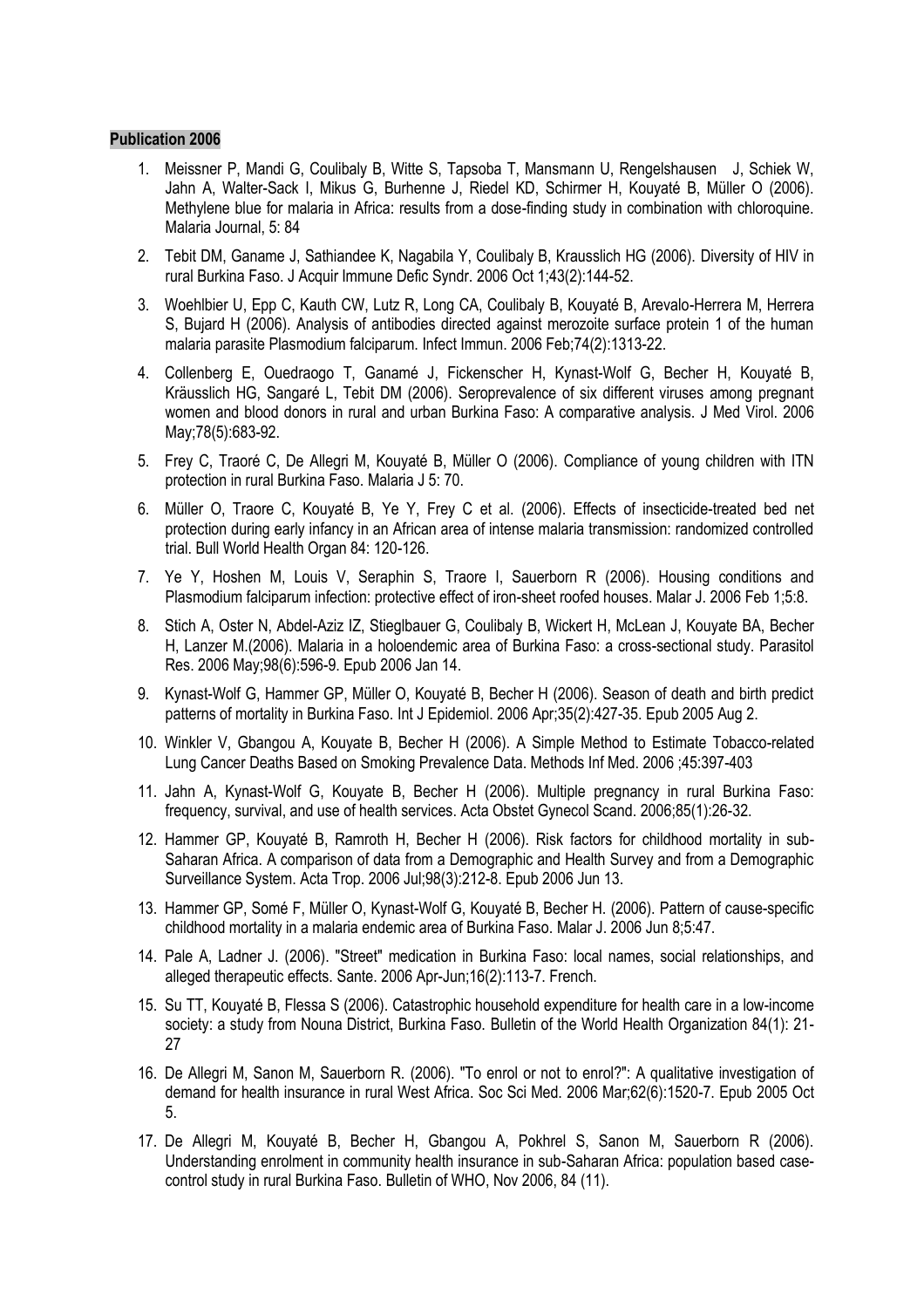- 18. [De Allegri M, Sanon M, Bridges J, Sauerborn R.](http://www.ncbi.nlm.nih.gov/sites/entrez?Db=pubmed&Cmd=ShowDetailView&TermToSearch=15946762&ordinalpos=3&itool=EntrezSystem2.PEntrez.Pubmed.Pubmed_ResultsPanel.Pubmed_RVDocSum) (2006). Understanding consumers' preferences and decision to enrol in community-based health insurance in rural West Africa. Health Policy. 2006 Mar;76(1):58-71. Epub 2005 Jun 8.
- 19. Baltussen R, Ye Y (2006). Quality of care of modern health services as perceived by users and nonusers in Burkina Faso. Int J Qual Health Care. 2006 Feb;18(1):30-4. Epub 2005 Oct 18.
- 20. Flessa S, Kouyaté B (2006). Implementing a comprehensive cost information system in rural health facilities: the case of Nouna health district, Burkina Faso. Tropical Medicine & International Health, Volume 11, Issue 9, Page 1452-1465
- 21. [Su TT, Pokhrel S, Gbangou A, Flessa S.](http://www.ncbi.nlm.nih.gov/sites/entrez?Db=pubmed&Cmd=ShowDetailView&TermToSearch=16673075&ordinalpos=2&itool=EntrezSystem2.PEntrez.Pubmed.Pubmed_ResultsPanel.Pubmed_RVDocSum) (2006). Determinants of household health expenditure on western institutional health care. Eur J Health Econ. 2006 Sep;7(3):199-207.
- 22. [Dong H, Gbangou A, De Allegri M, Pokhrel S, Sauerborn R](http://www.ncbi.nlm.nih.gov/sites/entrez?Db=pubmed&Cmd=ShowDetailView&TermToSearch=17186201&ordinalpos=2&itool=EntrezSystem2.PEntrez.Pubmed.Pubmed_ResultsPanel.Pubmed_RVDocSum) (2006). The differences in characteristics between health-care users and non-users: implication for introducing community-based health insurance in Burkina Faso. Eur J Health Econ. 2006 Dec 21
- 23. [Akunne AF, Louis VR, Sanon M, Sauerborn R.](http://www.ncbi.nlm.nih.gov/sites/entrez?Db=pubmed&Cmd=ShowDetailView&TermToSearch=16765087&ordinalpos=5&itool=EntrezSystem2.PEntrez.Pubmed.Pubmed_ResultsPanel.Pubmed_RVDocSum) (2006). Biomass solid fuel and acute respiratory infections: the ventilation factor. Int J Hyg Environ Health. 2006 Sep;209(5):445-50. Epub 2006 Jun 9.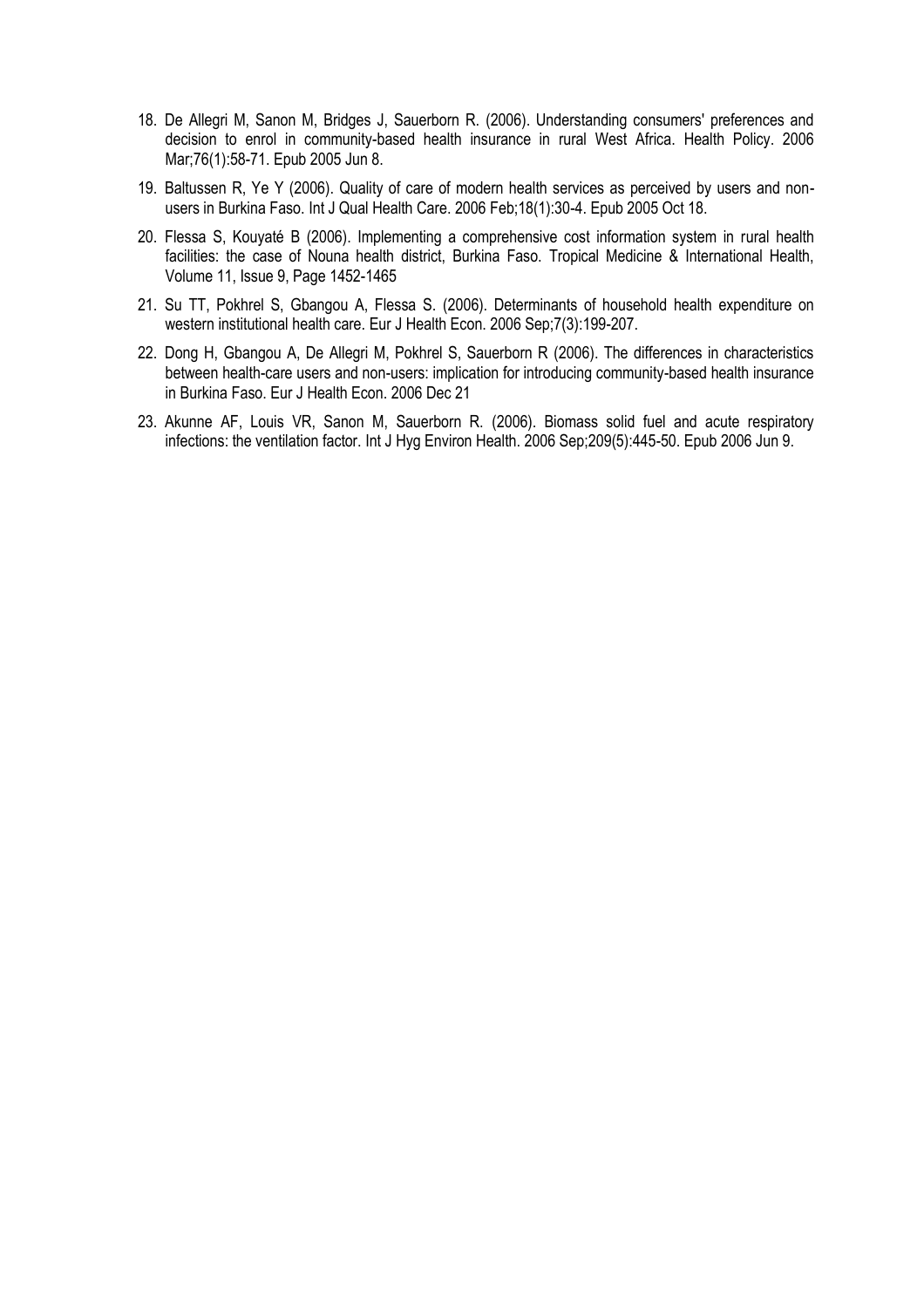- 1. Mandi G, Witte S, Meissner P, Coulibaly B, Mansmann U , Rengelshausen J et al. (2005). Safety of the combination of chloroquine and methylene blue in healthy adult men with G6PD deficiency from rural Burkina Faso. Tropical Medicine and International Health 10, 32-38
- 2. Meissner P, Mandi G, Witte S, Coulibaly B, Mansmann U, Rengelshausen J, Schiek W, Jahn A, Sanon M, Tapsoba T, Walter-Sack I, Mikus G, Burhenne J, Riedel KD, Schirmer H, Kouyaté B, Müller O (2005). Safety of the methylene blue plus chloroquine combination in the treatment of uncomplicated falciparum malaria in young children of Burkina Faso. Malaria Journal 4: 46
- 3. Abdel Aziz I, Oster N, Stich A, Coulibaly B, Guiguemdé W, Wickert H, Andrews K, Kouyaté B, Lanzer M (2005). Association of Plasmodium falciparum isolates encoding the P. falciparum chloroquine resistance transporter gene K76T polymorphism with anemia and splenomegaly, but not with multiple infections. Am. J. Trp. Med. Hyg. 72(3), 2005, pp. 252-255
- 4. Coulibaly B., Meissner P., Mandi G., Mansmann U.,Witte S., Schiek W., Müller O., Schirmer H., Mockenhaupt F, Bienzle U (2005). Diagnosis of red cell G6PD deficiency in rural Burkina Faso. Comparison of a rapid fluorescent enzyme test on filter paper with polymerase chain reaction based genotyping. British Journal of Haematology 2005, 131, 395 – 399.
- 5. Miaffo C, Some F, Kouyate B, Jahn A, Mueller O (2005). Malaria and anemia prevention in pregnant women of rural Burkina Faso. BMC Pregnancy Childbirth. 2004 Aug 27;4(1):18.
- 6. Sauerborn R, Gbangou A, Dong H, Przyborski JM, Lanzer M (2005). Willingness to pay for a hypothetical malaria vaccines. Scand J Public Health. 2005;33(2):146-50.
- 7. Traoré C, Palé P (2005). Health and inequalities in the rural district of Nouna, Burkina Faso. INDEPTH Working paper Series Number 3; July 2005
- 8. Sarker M, Milkowski A, Slanger T, Gondos A, Sanou A, Kouyate B, Snow R. (2005). The role of HIVrelated knowledge and ethnicity in determining HIV risk perception and willingness to undergo HIV testing among rural women in Burkina Faso. AIDS Behav. 2005 Jun;9(2):243-9.
- 9. Becher H, Kouyaté B (eds) (2005). Health Research in Developing Countries: A Collaboration Between Burkina Faso and Germany. Springer Verlag Heidelberg 2005, 303 pages.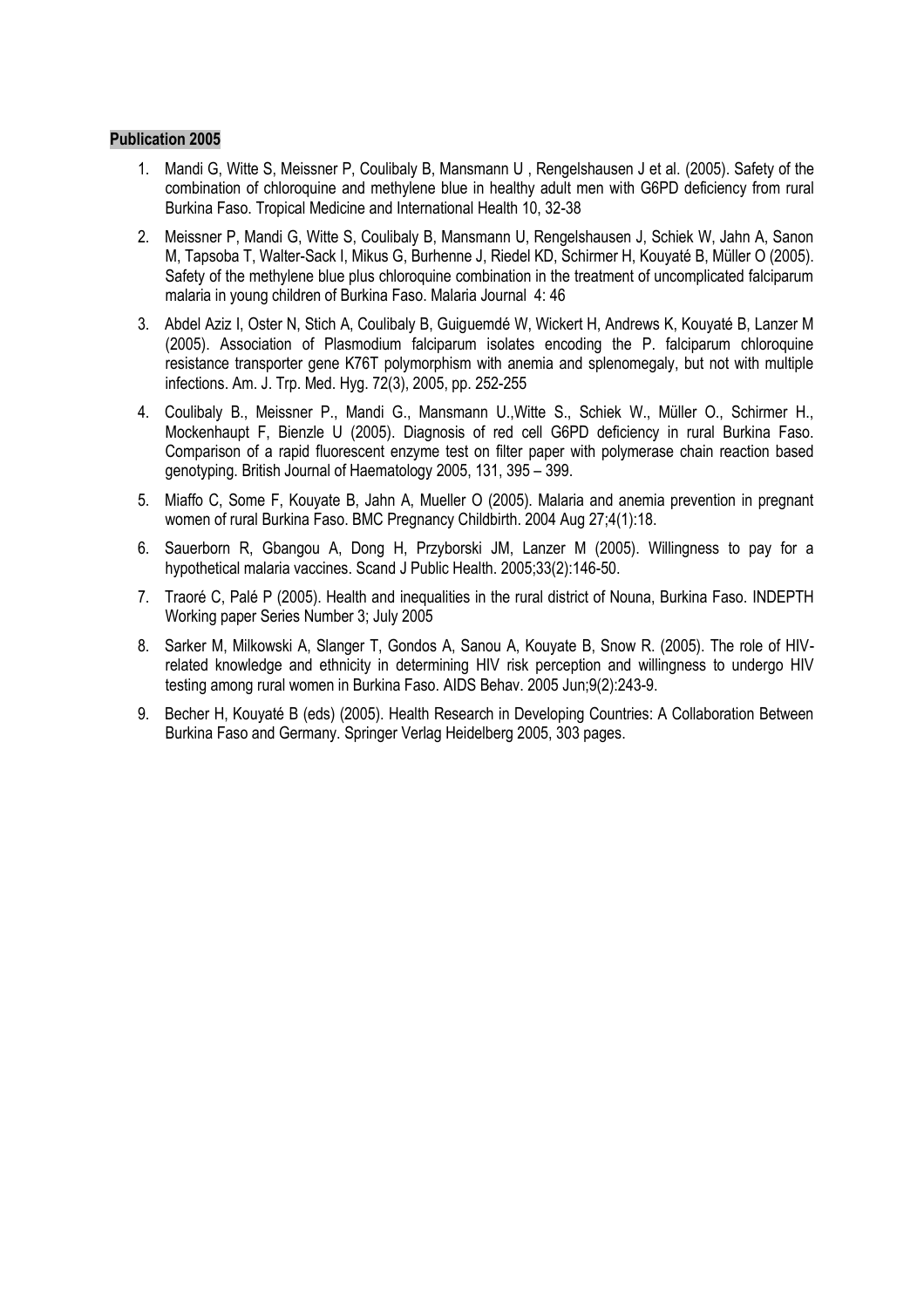- 1. Sauerborn R, Gbangou A, Dong H, Przyborski JM, Lanzer M (2004) Willigness to pay for hypothetical malaria vaccines. Scand J Publ Health
- 2. De Allegri M, Kouyaté B, Dong H, Sauerborn R (2004). Take health into our own hands Communitybased health insurance in Burkina Faso. (e-letter) British Medical Journal; Available at http:// bmjjournals.com/cgi/eletters/328/7443/DC1#58582
- 3. Miaffo C, Somé F, Kouyaté B, Jahn A, Müller O (2004). Malaria and anemia prevention in pregnant women of rural Burkina Faso; BMC Pregnancy and Childbirth – Volume 4; 4:18
- 4. Müller O, Traoré C, Kouyaté B (2004). Efficacy of pyrimethamine-sulfadoxine in young children with uncomplicated falciparum malaria in rural Burkina Faso. Malaria Journal, 3:10
- 5. Dong H, Kouyaté B, Cairns J, Sauerborn R (2004). Differential willigness of household heads to pay community-based health insurance premia for themselves and other household members. Health Policy and Planning; 19(2): 120-126
- 6. Dong H, Mugisha F, Gbangou A, Kouyaté B, Sauerborn R (2004). The feasibility of community-based health insurance in Burkina Faso. Health Policy; 69: 45-53
- 7. Müller O, Razum O, Traore C, Kouyaté B (2004). Community effectiveness of chloroquine and traditional remedies in the treatment of young children with falciparum malaria in rural Burkina Faso. Malaria Journal 3(36)
- 8. Eubel J, Coulibaly B, Davioud-Charvet E, Becker K, Schirmer RH (2004). Interactions of methylene blue with the glutathione redox system of Plasmodium falciparum. Intern J Med Microbiol 293 Suppl 38, 84- 85
- 9. Ziebuhr W, Xiao K, Coulibaly B, Schwarz R, Dandekar T (2004). Pharmacogenomic strategies against resistance development in microbial infections. Pharmacogenetics 2004. Jun;5(4):361-79
- 10. Müller O, Frey C, Traoré C, Kouyaté B. (2004). Retreatment of long-lasting insecticide-treated mosquito nets under field conditions in rural Burkina Faso. J Trop Pediatr. 2004 Dec;50(6):380-1.
- 11. Becher H, Müller O, Jahn A, Kynast-Wolf G, Kouyaté B. (2004). Risk factors of infant and child mortality in rural Burkina Faso. Bull World Health Organ. 2004 Apr;82(4):265-73.
- 12. [Mugisha F, Bocar K, Dong H, Chepng'eno G, Sauerborn R.](http://www.ncbi.nlm.nih.gov/sites/entrez?Db=pubmed&Cmd=ShowDetailView&TermToSearch=15375446&ordinalpos=6&itool=EntrezSystem2.PEntrez.Pubmed.Pubmed_ResultsPanel.Pubmed_RVDocSum) (2004). The two faces of enhancing utilization of health-care services: determinants of patient initiation and retention in rural Burkina Faso. Bull World Health Organ. 2004 Aug;82(8):572-9. Epub 2004 Sep 13.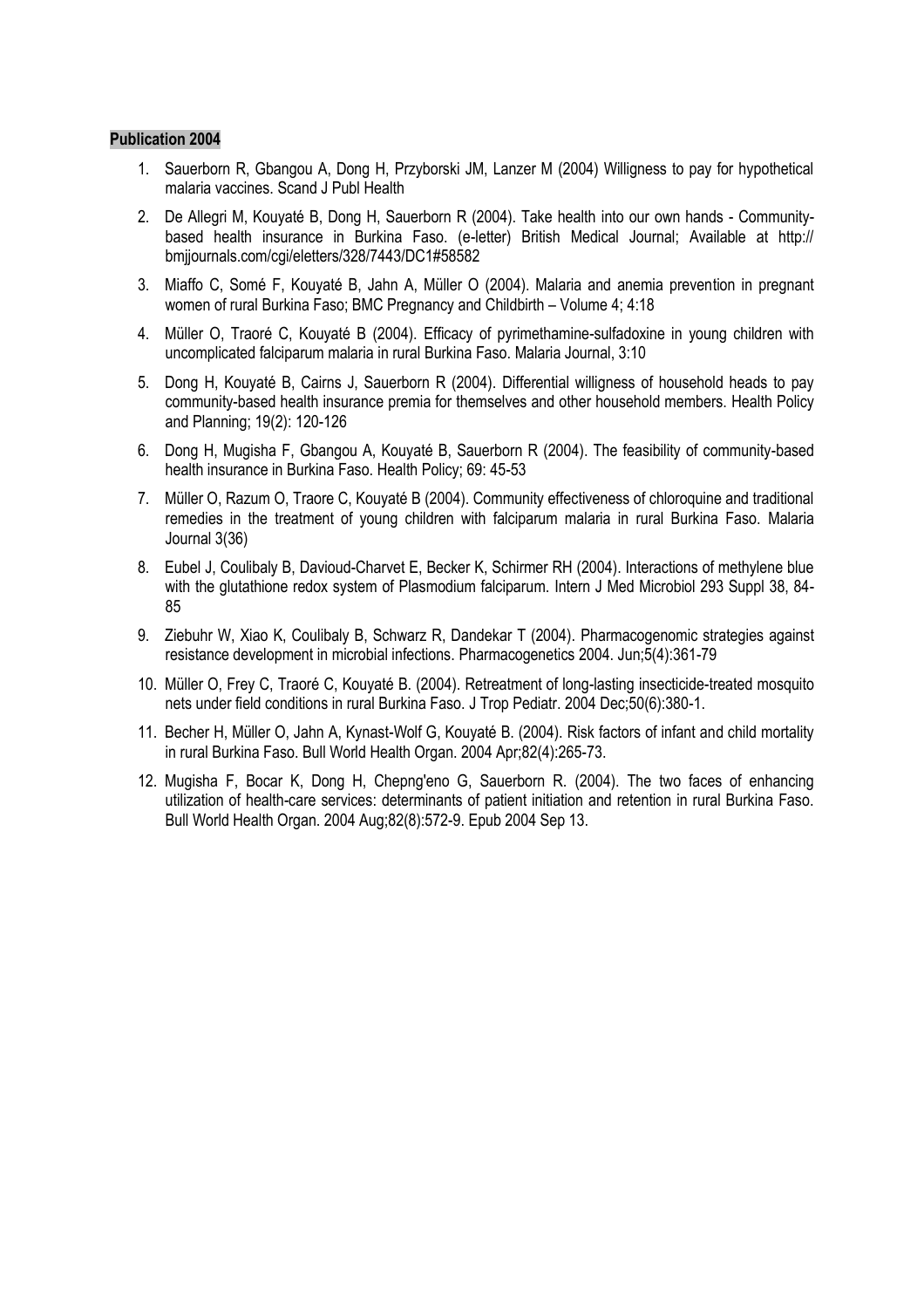- 1. Müller O, Traoré C, Kouyaté B, Becher H (2003). Effect of insecticide-treated mosquito nets (ITN) on malaria morbidity and all-cause mortality in infants of a malaria holoendemic area in rural Burkina Faso. Acta Tropica, 83 (supplement): 71-72
- 2. Müller O, Garenne M, Kouyaté B, Becher H (2003). The association between protein- energy malnutrition, malaria morbidity and all-cause mortality in West African children. Trop Med Int Health; 8(6):507-511
- 3. Dong H, Kouyaté B, Cairns J, Sauerborn R (2003). A comparison of reliability of the takte-it-or-leave-it and the bidding game approaches to estimating willingness- to-pay in a rural population in West Africa. Soc Sci Med, 56(10): 2181-9
- 4. Müller O, Traoré C, Becher H, Kouyaté B (2003). Malaria morbidity, treatment-seeking behaviour and mortality in a cohort of young children in rural Burkina Faso. Trop Med Int Health; 8(4): 290-296
- 5. Müller O, Traoré C, Jahn A, Becher H (2003). Severe anaemia in West African children: malaria or malnutrition. Lancet; 361(9351): 86-87
- 6. Dong H, Kouyaté B, Snow R, Mugisha F, Sauerborn R (2003). Gender's effect on willigness-to-pay for community-based insurance in Burkina Faso. Health Policy; 64(2): 153-62
- 7. Müller O, Traoré C, Kouyaté B (2003). Clinical efficacy of chloroquine in Young children with uncomplicated falciparum malaria - a community-based study in rural Burkina Faso. Trop Med Int Health; 8(3): 202-203
- 8. Dong H, Kouyaté B, Cairns J, Mugisha F, Sauerborn R (2003). Willingness to pay for community-based insurance in Nouna, Burkina Faso. Health Economics; 12 (10): 849-862
- 9. Schirmer H, Coulibaly B, Stich A, Scheiwein M, Merkle H, Eubel J, Becker K, Becher H, Müller O, Zich T, Schiek W, Kouyaté B (2003). Methylene blue as an antimalaria agent-past and future. Redox Report (8); 272-76
- 10. Müller O, Garenne M, Reitmeier P, Baltussen van Zweeden A, Kouyaté B, Becher H (2003). Effect of zinc supplementation on growth in West African children: a randomized double-blind placebo-controlled trial in rural Burkina Faso. Int J Epidemiol. (32); 1098-1102
- 11. Sankoh O, Kynast-Wolf G, Kouyaté B, Becher H (2003). Patterns of adult and old-age mortality in rural Burkina Faso. Journal of Public Health Medicine. Journal of Public Health Medicine; 25(4)